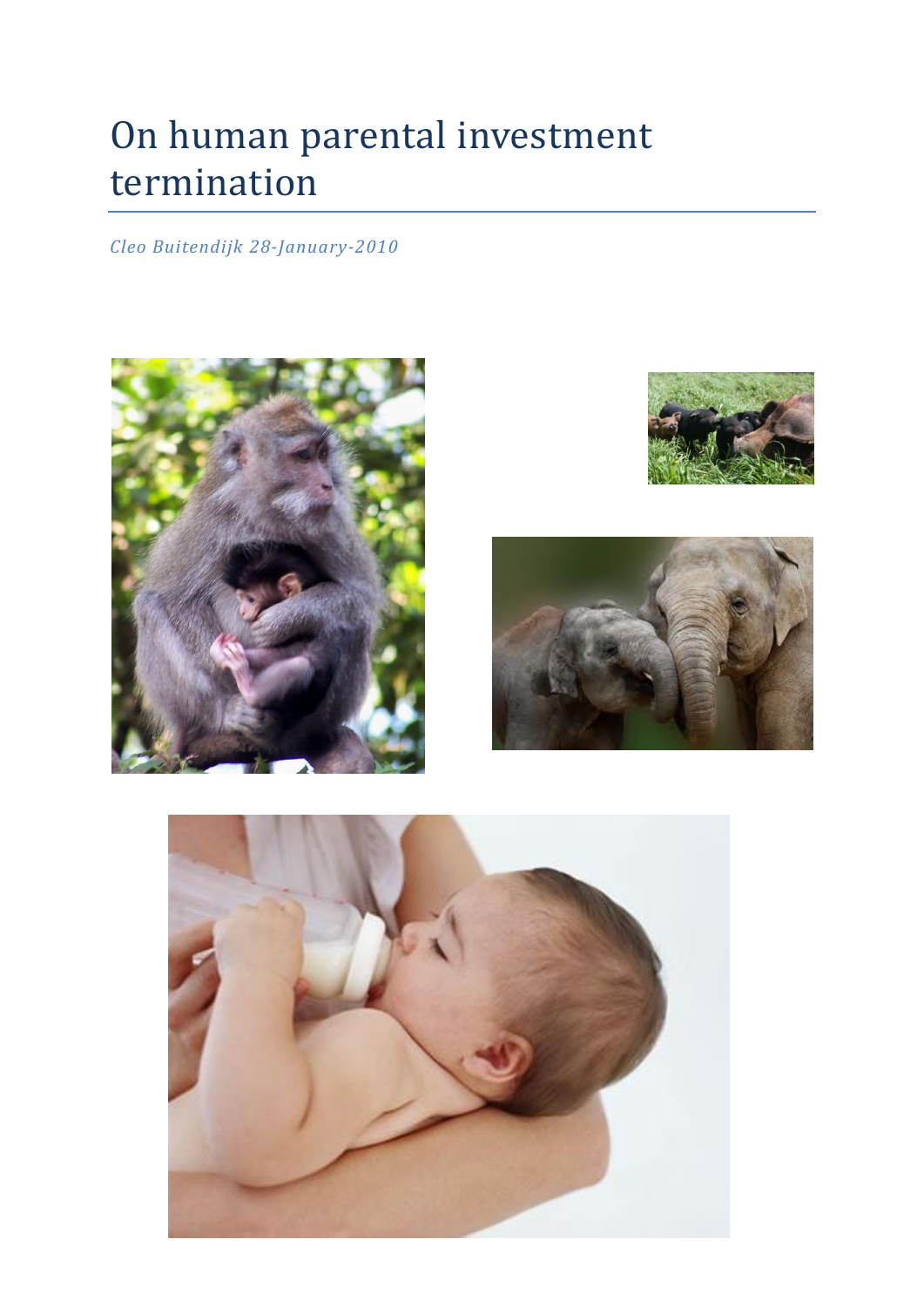# **Contents**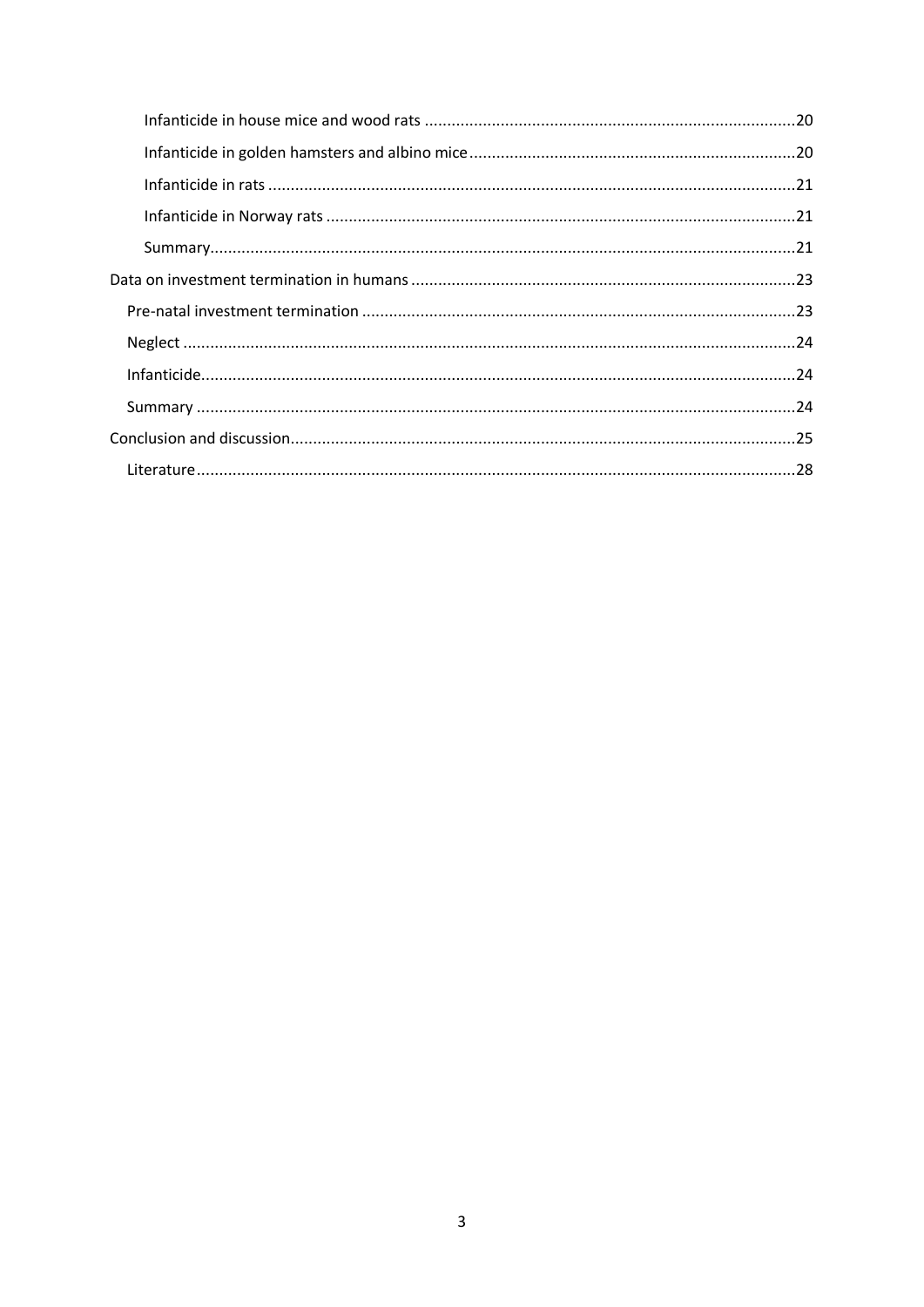## <span id="page-3-0"></span>**Abstract**

Neglect or murder of someone's own child is often viewed as an unnatural act. However, it is also seen in non-human mammals. From an evolutionary viewpoint it could be beneficial to terminate investment in a specific offspring, in order to invest in other current or future offspring. Abortion, resorption, infant neglect and infanticide are the means to accomplish this. We reviewed literature to see whether investment termination occurs under comparable circumstances in human and nonhuman mammals, and whether its occurrence can be explained evolutionary by the current investment termination models. The models predicting parental investment were the additive, contingent, male quality, competition for restricted resources, local resource enhancement, advantaged-daughter and the population adjustment model. All but the contingent and additive model could be distinguished based on characteristics of the infant most likely to suffer investment termination and of the caretaker that terminates investment. Important characteristics are resource availability, litter quality, parenthood certainty, environmental safety, caretaker condition, caretaker rank, infant fitness, infant sex, condition dependent sex, dispersing sex, equilibrium sex ratio and current sex ratio. Studies measuring at least some of these factors were scarce, none measured all. In most studies the additive/ contingent model best predicts the parental investment termination patterns observed, but this is also due to a lack of data required to test alternative explanations. The majority of primate studies on neglect were better predicted by an alternative, possibly maladaptive hypothesis; neglect occurs more often in primiparous females that lack maternal experience. No difference was observed between species with different breeding styles. The additive/ contingent model may be the best model of investment termination in all species, or most incomplete studies could fit to it because it is the broadest model. In order to test what is the case new studies are needed, measuring the described factors plus maternal experience.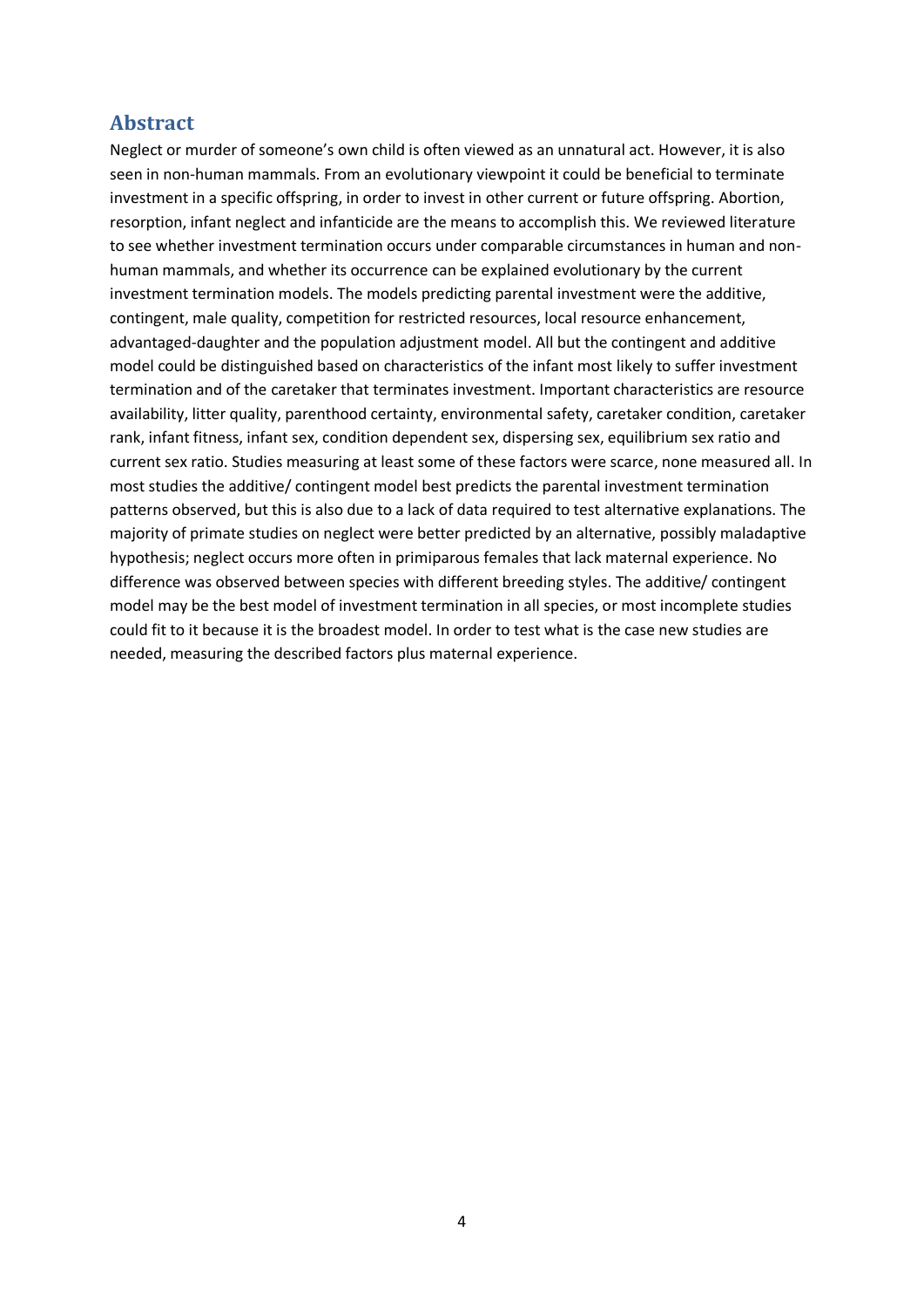## <span id="page-4-0"></span>**Introduction**

August 2010, Holland was shocked when 4 baby corpses turned out to be hidden in suitcases by their 25 year old mother, who had conceived and killed them in the past eight years. A month before this a 45 year old female was found guilty of killing 8 of her babies, and hiding them in her garden in France. These incidents sound gruesome and evolutionary maladaptive on first glance. Someone's progeny ensures the survival of genes, and the death of a child removes part of the parent's genes from the future gene pool. However, this behaviour is also seen in other non-human mammals and therefore there is reason to believe that it could be adaptive to terminate investment under some conditions.

In literature cases have been described of mammals committing abortion (Wickler & Seibt 1983; Baxter and Ward 1997), embryo resorption (England 1992), infant neglect (Rudnai 1973) and infanticide (Maestripieri 1991. In the case that some of these occurrences are not maladaptive, their evolutionary adaptive function could be explainable by considering parental investment decisions. It can, from a theoretical viewpoint, be beneficial to terminate investment in a specific offspring in order to invest in other current or future offspring (Trivers 1972; Trivers 1974; Alexander 1974; Hrdy 1979). Abortion, resorption, infant neglect and infanticide are the means to terminate investment in a specific offspring (Wasser & Barash 1983). We will review different models applicable to investment theory, and compare them to human and non-human mammalian literature on abortion, resorption, infant neglect and infanticide. Our aim is to see whether investment termination occurs under comparable circumstances in human and non-human mammals, and whether occurrences can be explained evolutionary by using investment termination models. In order to be able to compare different mammals their breeding group structure will be included, such that possible patterns will be more visible.

## <span id="page-4-1"></span>**Ways to terminate investment**

In order to identify investment termination it is necessary to understand the many ways this may occur. Parental investment can be terminated at different stages of infant development, by using different methods. We discriminate between two stages, the pre- and the postnatal stage. Prenatal investment termination has the advantage over postnatal investment termination that less investment is made, but the disadvantage of a higher environmental uncertainty. The balance between the two factors also depends on the gestation length of a particular mammal and the stability of the environment it lives in.

## <span id="page-4-2"></span>**Prenatal investment termination**

Termination of investment before birth can be caused by resorption or abortion. Resorption is the death and complete or partial cell lysis of an embryo. When resorption occurs the investment is partially reduced, as the absorption of the embryo provides nutrients. When nutrients cannot be resorbed anymore, or could never be, abortion will take place. Abortion is the expulsion of the embryo from the uterus. In animals that can give birth to more than one offspring at the same time, abortion or resorption can potentially take place for all or only part of the embryos (Landy 1986). In humans there is the additional possibility of intentional abortion trough medical intervention. While resorption has a lower fitness cost than abortion because of the reuse of resources, both are less costly than terminating investment after birth.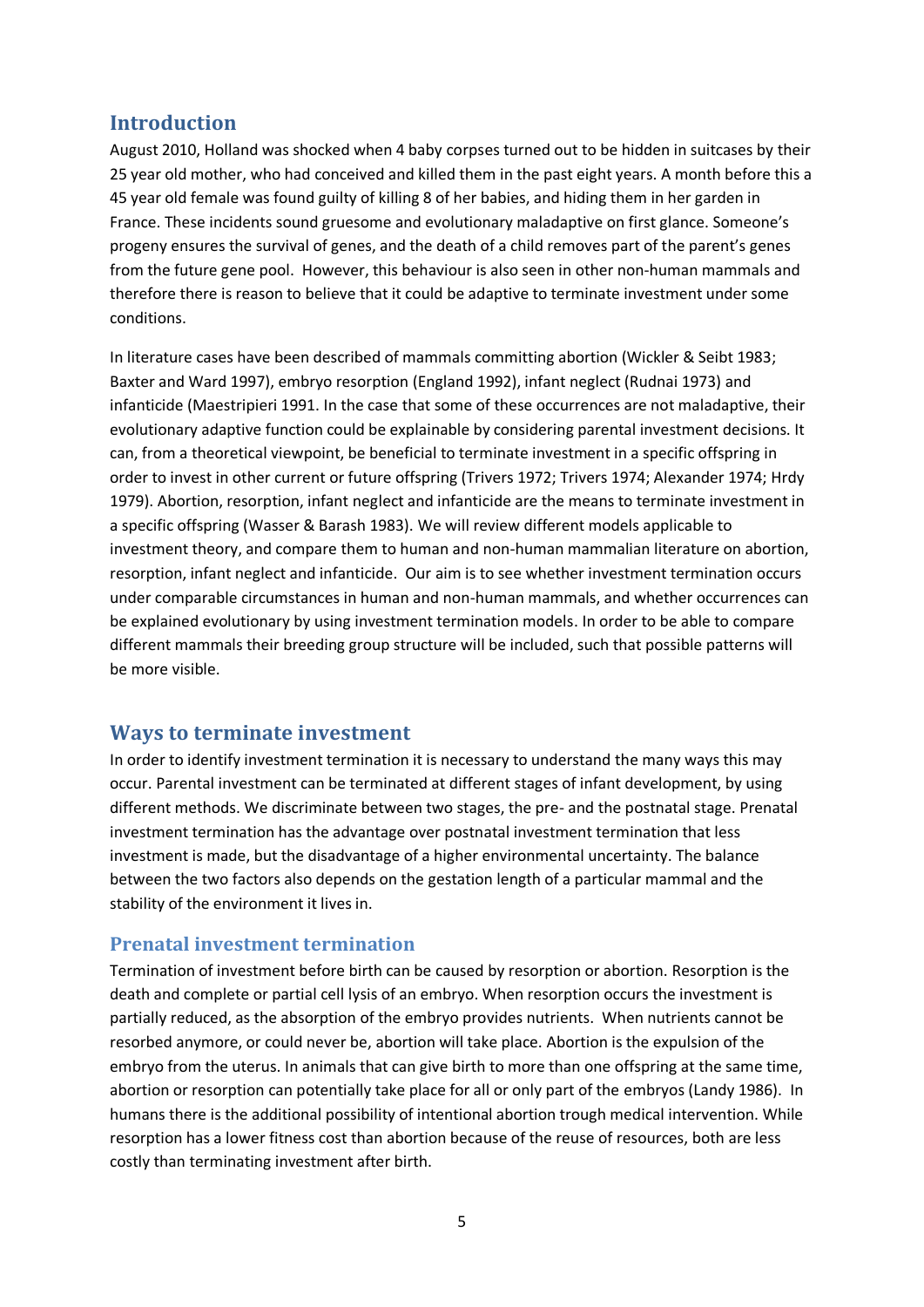## <span id="page-5-0"></span>**Postnatal investment termination**

After the infant has been born, investment can be terminated through infant neglect or infanticide. Infant neglect is when the caretaker ceases to provide care to an infant. Infanticide is the killing of an infant, which in the broad definition can also be committed by an unrelated individual. We will restrict the definition in this paper to killing by a caretaker, also called filicide, as we are investigating ways a caretaker can stop investment. Arguably neglect is from an evolutionary viewpoint preferable to infanticide when the caretaker does not gain resources by consuming the infant after infanticide (hrdy 1999). Neglected infants still have a chance to survive, for example when they are adopted by another individual. Also the act of killing consumes energy. The cases in which total neglect is not possible can form an exception in which infanticide is not an inferior method of investment termination. An example of this can be an infant who is independent enough to follow the caretaker around and induces a cost to the parent by doing so through, for instance, active suckling attempts.

### <span id="page-5-1"></span>**When to terminate investment**

The previous section elaborated on how parental investment can be terminated. However, it is also important to consider when it would be beneficial to terminate parental investment. In order to shed light on this 'when' question leading theories dealing with it will be examined. Life History Theory encompasses the flow of the lifespan of an individual, like the time to mature, when to reproduce and how long the lifespan is (Reznick 1985, 1992, Roff 1992, Stearns 1992, Schwarzkopf et al. 1999). According to this theory the total amount of investment is fixed for each individual, the decision is how to distribute this total investment, as investment in something lowers the amount left to invest in something else. A branch of Life History theory, Evolutionary theory of parental investment, uses this idea on parental decisions. Parental investment is defined as "...investment by the parent in an individual offspring that increases the offspring's chance of surviving at the cost of the parent's ability to invest in other offspring" (Trivers 1972). This concept differs from parental care, as it considers both the cost of investment and the benefits gained, while parental care focuses on the benefits only (Clutton-Brock 1991). In other words parental investment theory encompasses the distribution of investment between offspring and self, while parental care focuses on the investment received by the offspring. Parental expenditure only focuses on the cost the caretaker incurs by providing parental care. We will use the definition of parental investment, as especially the trade-off between investing in a particular offspring, or in other current or potential future offspring is important from an evolutionary viewpoint. Using this paradigm we predict that a parent will terminate its investment in a specific offspring, if by doing so it will gain fitness from the capability to now provide added value to other current or future offspring.

## <span id="page-5-2"></span>**Which species are likely to terminate investment**

After considering how and when it would theoretically be beneficial to terminate investment in a specific offspring, it is time to elaborate on who will be most likely to do so. Not all mammals have equal reproductive strategies. Some factors, for example inter-birth intervals and litter size, are partially species-specific. A theory dealing with species-specific reproductive strategies is r/K selection theory. r/K selection theory is a product from Life History Theory that considers the tradeoff between quantity and quality of offspring. It states that there is an inverse relation between fecundity and parental investment (Bogaert and Rushton, 1989 and Mac Arthur and Wilson, 1967).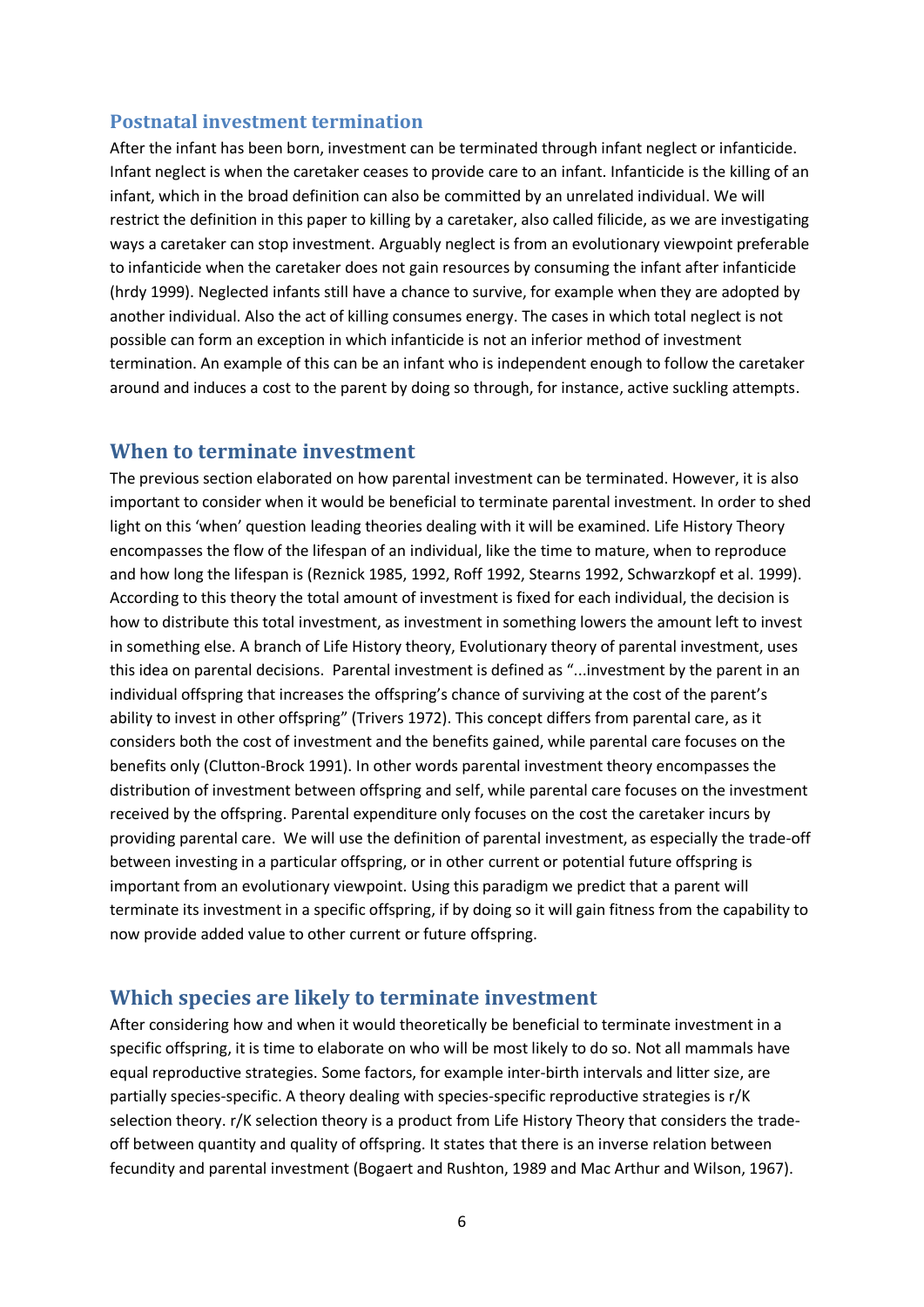The 'r' and the 'K' stand for the two extremes. The 'r' end stands for a large number of offspring and minimal parental investment in each individual, while the 'K' end stands for a minimal number of offspring and intensive parental investment in each individual. According to this theory the characteristics of the environment are determining whether selection is favoured for either 'r' or 'K' traits. (Pianca , 1970; Reznick et al., 2002). When everything else is equal, an unstable environment (e.g. fluctuations in the amount of food, high predatory rates) will favour selection of 'r-traits', such as large litters, short inter-birth intervals and low parental investment in each individual. Vice versa, a stable environment will favour selection of more 'K-traits', such as small litters, long inter-birth intervals and high parental investment in each individual. As prolonged parental investment will give rise to potential parental investment termination, a larger effect of investment termination strategies is expected in species that are found on 'the K side'. Ideally this review would therefore focus on 'K'-selected species, but as suitable literature is scarce 'r'-selected species will be covered as well.

# <span id="page-6-0"></span>**Parental investment models**

Parental investment models predict patterns of parental investment within a species. In order to consider these patterns, information on the investment of the parent in its offspring is needed. Therefore information on both parent and infant is important. In the previous sections we considered more universal theories on which species will most likely be the perpetrator of investment termination, and when is it expected to occur. These questions can be combined with the question which individual has the highest risk of becoming the victim, in order to create a parental investment model. These models can be used to make predictions on parental investment termination within a species. Different models concerning parental investment decisions are proposed, these can roughly be divided in the categories total investment driven, infant quality driven and population driven. Each model makes predictions on which individual will be the most likely to suffer investment termination under given conditions. This provides a clear way of testing these models against published studies of investment termination. These models are not mutually exclusive, yet it is likely a particular model will have a stronger influence under particular circumstances.

## <span id="page-6-1"></span>**Total investment driven models**

Total investment driven models assume that parental investment decisions are dependent on the total amount to invest. Especially the allocation of the total investment between the different offspring can change. In the case of a high amount of resources to invest in offspring resources can be allocated differently between young than in case of low resource availability. The total amount to invest in the current offspring is determined by multiple factors (also see table 1):

- The availability of resources, such as food and nesting space, is important because it forms a bottleneck to sustain the litter. For example, if there is not enough food to feed the whole litter it is impossible to keep all infants alive. Therefore, it is predicted that the more resources are available to the parent, the larger the total amount the parent is willing to invest.
- The quality of the offspring, such as the health and the size of the litter, can determine the willingness to invest. For example, house mice base their decision whether to fight an intruder off, on the size of their litter (Maestripieri and Alleva 1991). This leads to the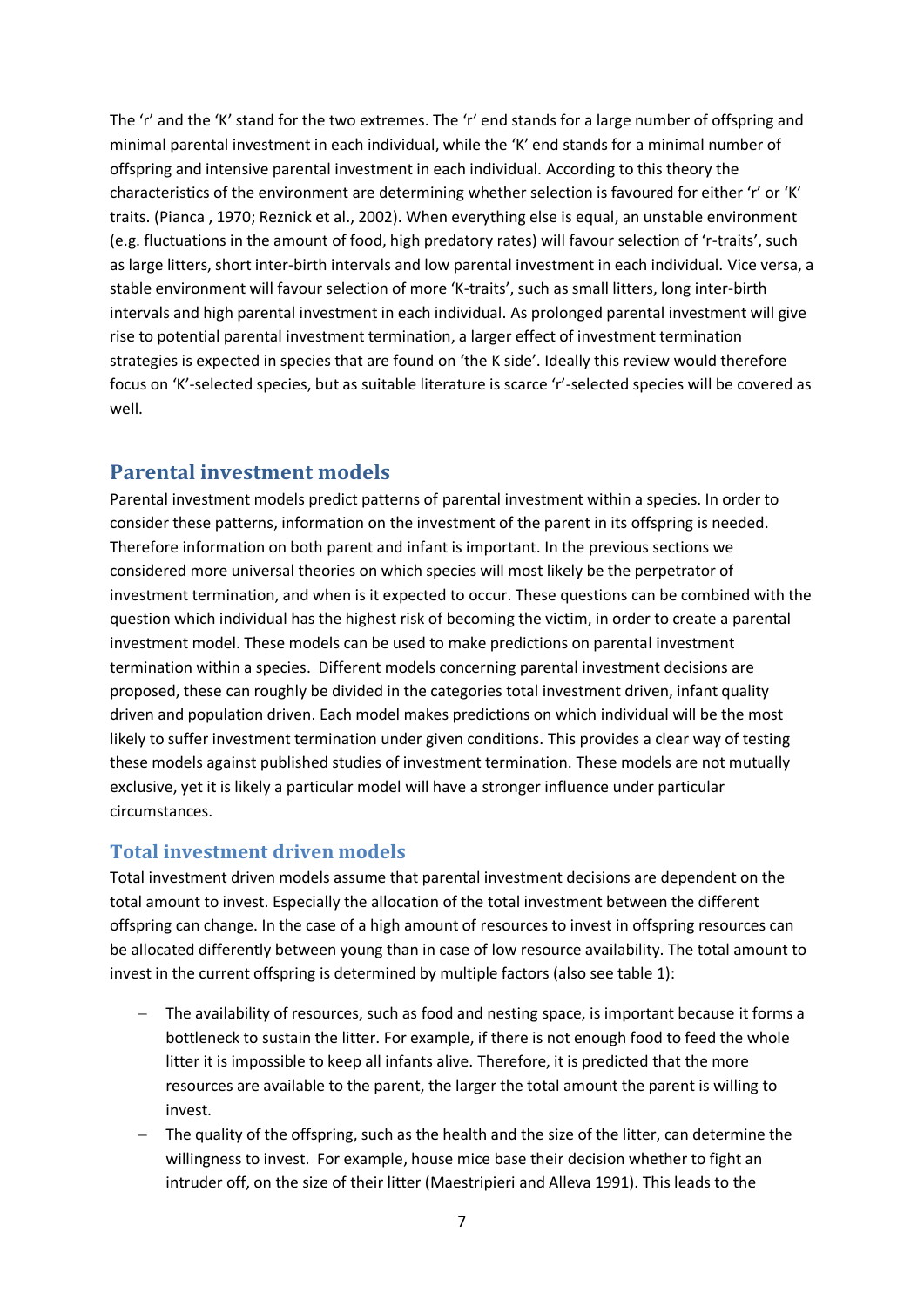hypothesis that the higher the total quality of the offspring, the higher the total amount a parent is willing to invest.

- Parenthood certainty can be of importance in species where one of the caretakers is not certain he or she sired the offspring, in mammals this is often the male and therefore called paternity confidence. Willingness to invest in offspring, and therefore the total amount to invest in them, is predicted to go down if the likelihood someone else is the parent goes up (Anderson 2006).
- The safety of the environment can influence the total amount of investment a caretaker is willing to make; the more dangerous it is, the less likely offspring is to survive and therefore the smaller the likely returns of an investment. An example is the Bruce effect, where mice and voles abort their litter when scenting an unfamiliar, and therefore probably hostile, male (Bruce 1959; Richmond and Stehn 1976; Schadler 1981). Therefore, the safer the environment is, the higher the likely total parental investment in the offspring.
- The condition of the caretaker can be of influence, as when the caretaker is in poor condition a large investment can critically lower its survival and thus future reproduction chance. This is a shown effect in vervet monkeys, where time of weaning and survival chance of the infant where a function of the condition of the mother (Fairbanks & Mcguire 1995). Therefore, it is expected that a better condition of the caretaker results in a higher total parental investment in the offspring.
- There is debate whether previous investment has an influence on future investment decisions, which is also called the Concorde fallacy. The pro-argument is that the amount an animal already invested in his offspring can be used by this animal as a prediction method. This amount can be used to predict the amount of investment that would be necessary in the future to obtain a similar litter. The contra-argument is that, instead of previous investment, the worth of a product is important for future investment decisions. Most mammals probably do not use past investment to decide what to invest in the future, but look at the current fitness of the offspring (Coleman and Gross 1991; Arkes and Ayton 1999).

The above factors are assumed to influence the total amount an animal is willing to invest in its offspring. Given a total amount to invest, two different models have been proposed with different hypotheses on how this amount will be distributed between current offspring. These models are the additive and the contingent model (also see table 1).

#### <span id="page-7-0"></span>**The additive model**

The additive model predicts that each offspring receives a proportion of the total investment based on its current fitness, where the strongest one obtains the highest investment and the weakest one the lowest. When the total amount that will be invested increases every offspring will receive more (Trivers 1974). If the total amount a parent is willing to invest in its current offspring is too low to sustain all offspring at least one individual will suffer. According to the additive model the individual with the lowest current fitness will be the first to suffer parental investment termination.

#### <span id="page-7-1"></span>**The contingent model**

The contingent model challenges the fixed proportions assumption of the additive model. According to the contingent model the proportion each individual receives depends on the circumstances. If the total amount to invest is lower than the total amount necessary to sustain all offspring, the young with the highest current fitness receives the largest share. However if the total amount to invest is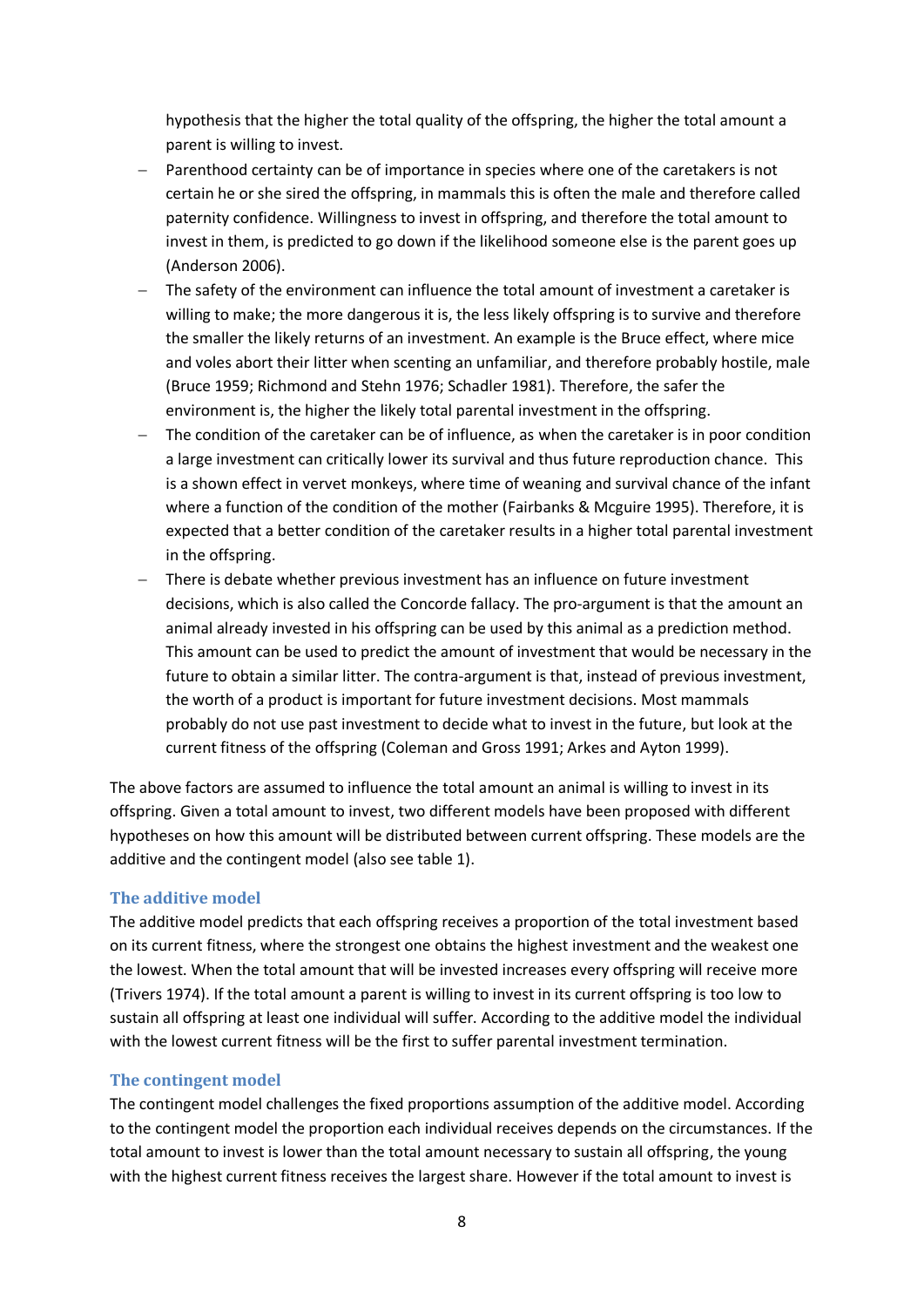higher than the amount necessary, the young with the lowest current fitness receives the highest share. By doing this the focus is on survival of as many offspring as possible in times of shortage. Contrary, in times of surplus the focus is on strengthening the weakest individuals, such that they can compete against unrelated individuals (Bugental & Beaulieu 2003). According to this hypothesis only in circumstances were the litter needs more investment to survive than the parent is willing to provide parental investment termination is expected. Therefore, the individual with the lowest current fitness will be the first to suffer parental investment termination.

By purely looking at which individual will suffer in the case of investment termination, the additive and contingent model cannot be discriminated. According to both models the weakest individual will be the subject of investment termination if the total investment is too low to maintain all offspring. Studies on resource allocation could tease these two models apart, but that is not within the scope of this review paper.

## <span id="page-8-0"></span>**Infant quality driven models**

Infant quality driven models predict that the characteristics, particularly the sex, of a specific infant determine parental investment decisions (also see table 1). These models are derived from the Trivers-Willard hypothesis. According to this hypothesis it is beneficial to invest most in the sex that, after the expected amount of investment, is likely to have the highest potential reproductive success (Trivers & Willard 1973). Differentiating between the sexes can both work prenatally, trough different sex-ratios at birth, or postpartum, trough different investment decisions based on sex. The different models proposed in this category are the male quality model and local resource competition models.

#### <span id="page-8-1"></span>**The male quality model**

The male quality model suggests that one of the sexes has a more condition-dependent reproductive success. In other words, the amount of investment has more influence on the future reproductive success of one of the sexes. In mammals this is often the case for the males, as they have to be strong in order to compete for females. Therefore, caretakers in good condition, which is often measured by dominance rank, should invest most in the condition-dependent sex. In contrast caretakers in bad condition should invest most in the sex without condition-dependent reproductive success, as they also have a chance of reproduction if they are not in great condition (Trivers & Willard 1973). As an effect caretakers in bad condition will first terminate investment in the condition-dependent sex. Caretakers in good condition will invest less in the not-conditiondependent sex, which will therefore be more likely to suffer in case of investment termination. Nevertheless, the condition-dependent sex is at the highest risk of investment termination, as the caretakers in bad condition are more likely to have to terminate investment in some offspring than the caretakers in good condition. In order to test for this hypothesis it is important to measure both the sex of the infant that suffered investment termination, and the condition of its parent.

#### <span id="page-8-2"></span>**The local resource competition model**

The local resource competition model discriminates between the sex that remains in its natal group, and the one that disperses. The model focuses on the difference in influence on the recourses available to the parent. This model can again be split in three different hypotheses, the competition for restricted resources model, the local resource enhancement model and the advantaged-daughter model.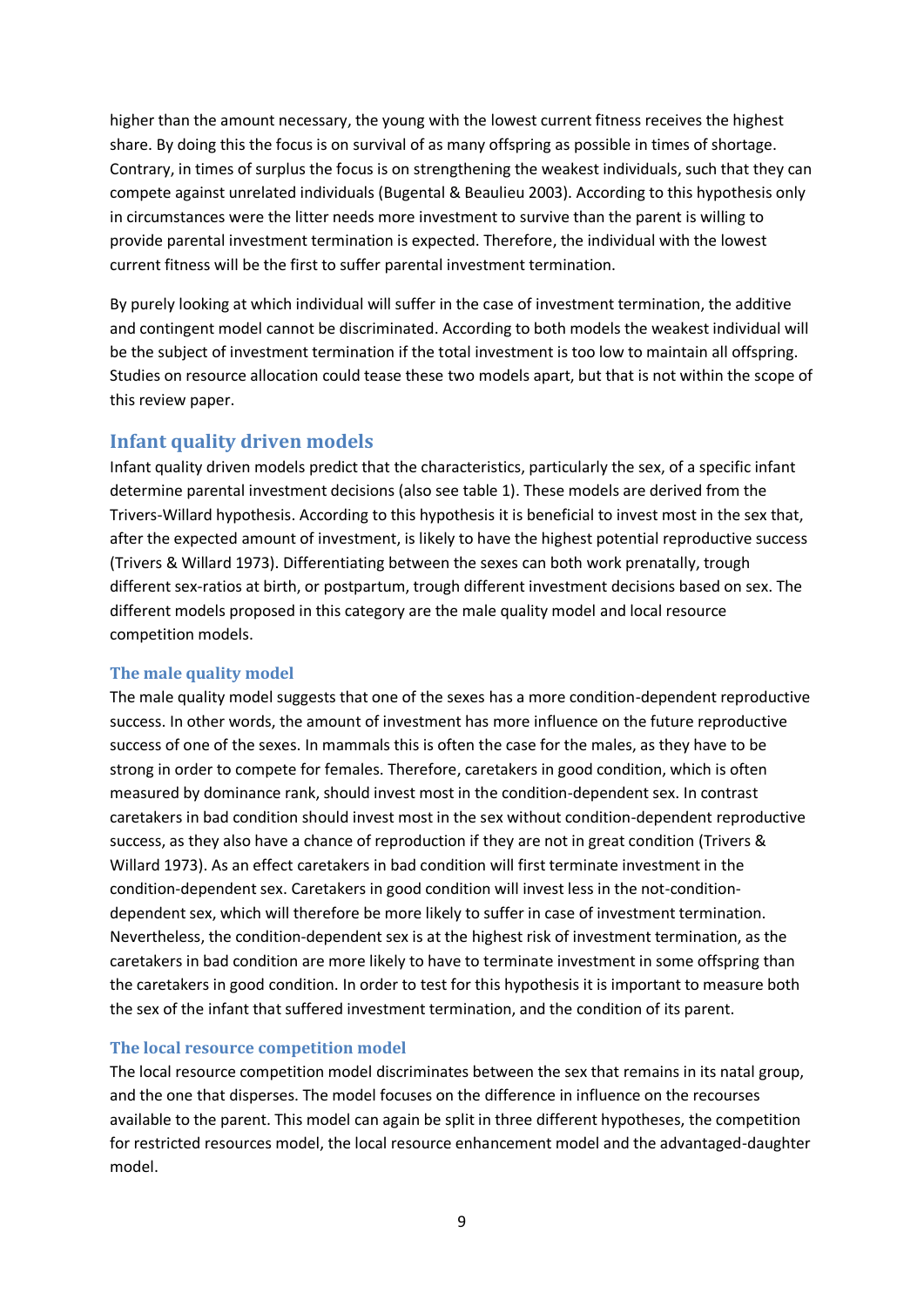#### *The competition for restricted resources model*

The competition for restricted resources model focuses on the scarcity of resources. In species where one of the sexes stays (philopatric sex) and the other leaves, the philopatric sex will in the future compete for resources with its same-sexed caretakers. Therefore, it is beneficial to invest more in the sex that moves away and will not become competition, which are often the males (Clark 1978; Silk 1984; Bulmer 1986; Cockbum 1990; Gowaty 1993; Hiraiwa-Hasegawa 1993). Hence, if investment is terminated in an offspring it is likely to be of the philopatric sex. To test whether parental investment is terminated as predicted by this model, it is necessary to measure the sex of the infant suffering investment termination and which sex is philopatric.

#### *The local resource enhancement model*

In contrast, the local resource enhancement model focuses on the benefits of having close relatives in the group. In species where one sex is philopatric and the other leaves, only the sex that stays can in the future provide assistance, for example by assistance in conflict or assistance with raising future offspring. Thus, the sex that stays is likely to enhance the availability of resources to the parent later in life. Therefore, a similar investment in the philopatric sex will in the end be expected to have a lower net cost (Gowaty & Lennartz 1985; Lessels & Avery 1987). The sex that leaves will therefore be the one that is more likely to suffer from parental investment termination. To test for this model the sex of the infant suffering investment termination and the sex that usually leaves the group should be recorded.

#### *The advantaged-daughter model*

The advantaged-daughter model incorporates ideas from previous two models and adapts them slightly to focus on the caretakers rank. Because of the incorporation of rank this model is only applicable to species with a hierarchy. According to this model on one hand the philopatric sex provides benefits by being able to provide support. But on the other hand it competes for resources with all members of the group. Because of the scarcity of resources the philopatric sex will be in higher danger of aggression from unrelated group members. Higher ranking mothers will be more able to defend their offspring. Furthermore, offspring inherits the mothers' rank, which provides a benefit that increases with rank. Therefore, the sex that is preferred depends on maternal rank. High ranking mothers will prefer the philopatric sex, often the females, because they will benefit most of the rank inheritance and can provide support in the future. On the contrary, low ranking mothers will preferentially invest in the leaving sex, often the males, as they are less able to defend their offspring and the leaving sex is less likely to suffer from aggression from non-related group members. (Hiraiwa-Hasegawa 1993). Therefore, high ranking individuals will be most likely to terminate investment in the leaving sex, while low ranking individuals will be most likely to terminate investment in the philopatric sex. In order to test whether parental investment is terminated as predicted by this model, data on maternal dominance rank and the sex of her children suffering investment termination should be collected.

## <span id="page-9-0"></span>**Population driven models**

Population driven models assume that the characteristics of the population a caretaker lives in influence investment termination decisions (also see table 1). This category consists of only one hypothesis, the population adjustment model. The population adjustment model focuses on stabilizing the sex ratio within a population. According to this theory the rarer sex will be more valuable and provide a reproductive advantage based on the current sex ratio (Calhoun 1962). For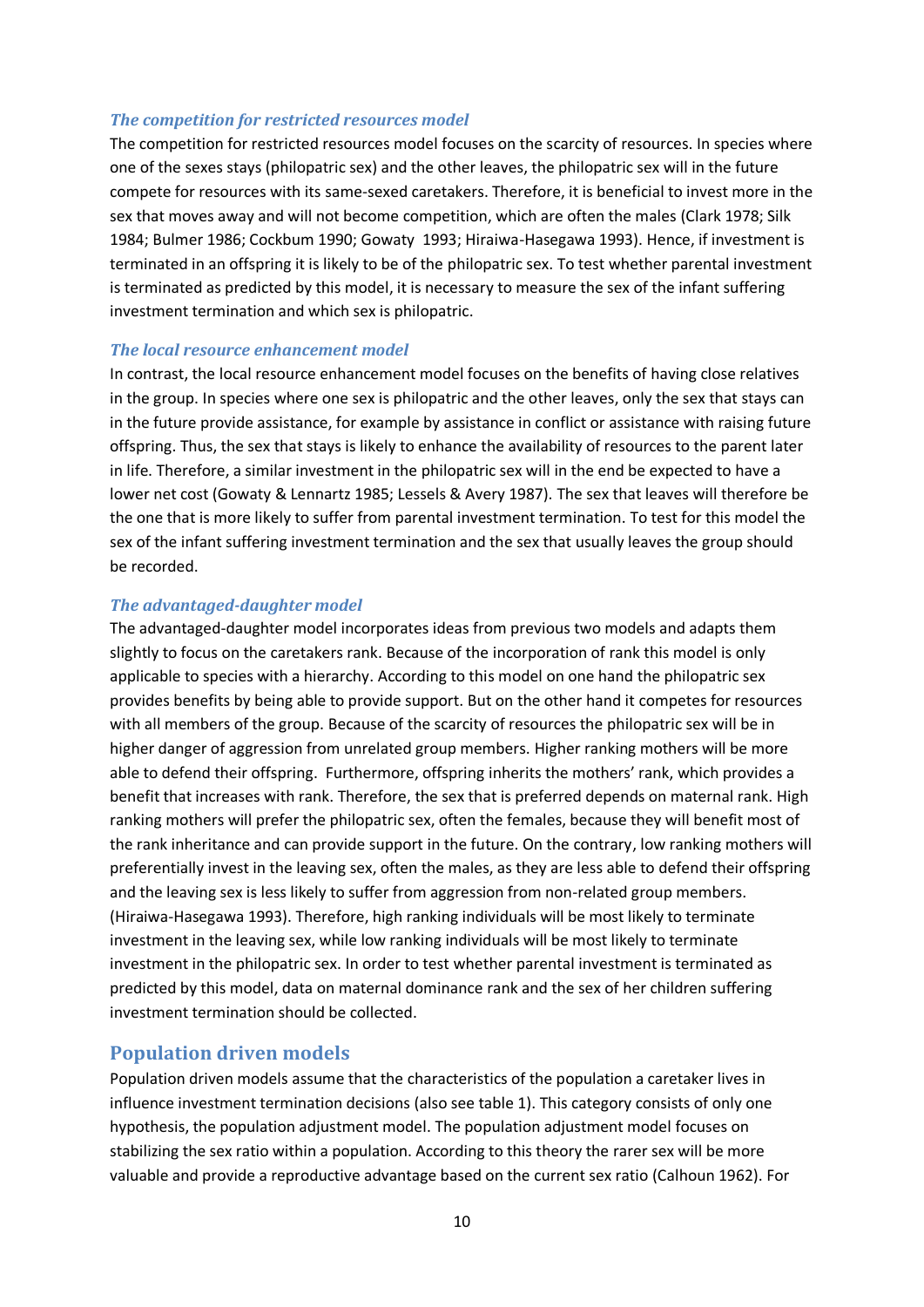example, when there are twice as much males as females in a population where mating occurs one on one, producing females has an advantage as they will have a higher chance on mating, and thus reproducing, than males. The more the current ratio deviates from the optimal ratio, the greater the advantage is of producing the sex that is less than its equilibrium quantity. Therefore, investment termination is likely to happen in the sex that exceeds the equilibrium quantity. In order to test for this model the sex of the infants that suffer investment termination and the current sex ratio compared to the equilibrium sex ratio should be measured.

## <span id="page-10-0"></span>**Overview of the models**

Above we elaborated on the additive, contingent, male quality, competition for restricted resources, local resource enhancement, advantaged-daughter, and the population adjustment model. Except for the additive and the contingent model, all models can be discriminated based on paternal investment termination patterns. The below table summarizes these models. It focuses on which data concerning parental investment termination should be measured, and which patterns should be distinguished in order to discriminate between the different models. However models of different types are not necessarily mutually exclusive. For example the total investment driven models (1.) can agree with the male quality model (2.1a.) when litter quality is determined by the sex ratio. It is possible that in different species different investment models predict investment termination. It is also possible that multiple models operate at the same time, and which model prevails depends on the circumstances. When this is the case, it could be that within a species different models seem to control investment termination decisions in different populations.

| <b>Type</b>         |             | <b>Main factors</b> | <b>Model</b>       | <b>Characteristics of investment</b> |
|---------------------|-------------|---------------------|--------------------|--------------------------------------|
|                     |             |                     |                    | termination                          |
| 1. Total investment |             | Resource            | 1a. Additive       | Weakest individual (current lowest   |
| driven              |             | availability        | model              | fitness)                             |
|                     |             | Litter quality      | 1b. Contingent     | Weakest individual (current lowest   |
|                     |             | Parenthood          | model              | fitness)                             |
|                     |             | certainty           |                    |                                      |
|                     |             | Environmental       |                    |                                      |
|                     |             | safety              |                    |                                      |
|                     |             | Caretaker           |                    |                                      |
|                     |             | condition           |                    |                                      |
|                     |             | Fitness of specific |                    |                                      |
|                     |             | offspring           |                    |                                      |
| 2.                  | 2.1 Male    | Sex of the infant   | 2.1a. Male quality | Caretakers in bad condition:         |
| <b>Infant</b>       | quality     | Condition of the    | model              | condition-dependent sex              |
| quality             | model       | mother              |                    | Caretakers in good condition: sex    |
| driven              |             | Condition           |                    | that thrives well on low             |
|                     |             | dependent sex       |                    | investment                           |
|                     | 2.2 Local   | Sex of the infant   | 2.2a. Competition  | Works only on species where only     |
|                     | resource    | Dominance rank      | for restricted     | one sex disperses.                   |
|                     | competition | of the mother       | resources model    | Philopatric sex (one that stays)     |
|                     | models      | Dispersing sex      | 2.2b. Local        | Works only on species where only     |
|                     |             |                     | resource           | one sex disperses.                   |
|                     |             |                     | enhancement        | Sex that leaves                      |
|                     |             |                     | model              |                                      |

#### *Table 1, Models predicting investment termination according to specific factors*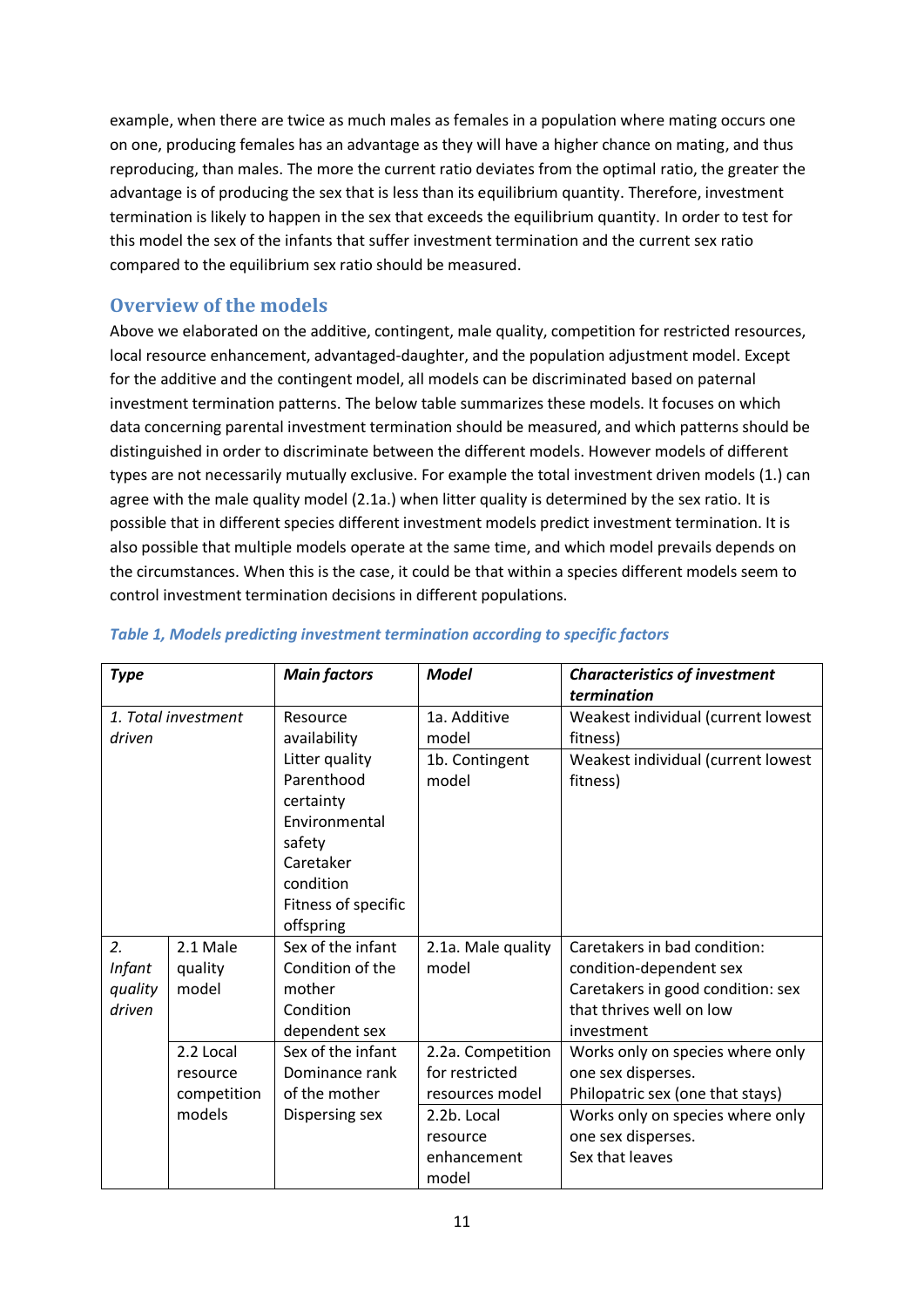|                      |                                                                    | 2.2c. Advantaged-<br>daughter model   | Works only on species with a<br>hierarchy where only one sex<br>disperses.<br>High ranking caretakers: leaving<br>sex<br>Low ranking caretakers: philopatric<br>sex |
|----------------------|--------------------------------------------------------------------|---------------------------------------|---------------------------------------------------------------------------------------------------------------------------------------------------------------------|
| 3. Population driven | Sex of the infant<br>Equilibrium sex<br>ratio<br>Current sex ratio | 3a. Population<br>adjustment<br>model | Sex that exceeds the equilibrium<br>quantity                                                                                                                        |

## <span id="page-11-0"></span>**Data on investment termination in non-human mammals**

In order to get an idea of the driving forces behind parental investment termination in humans, it can be helpful to first look at investment termination patterns in non-human mammals. Multiple studies have collected data on different forms of investment termination, often for other purposes than considering the specific models in this paper. We will provide an overview of the non-human mammalian data from studies considering factors useful for the purpose of this review.

## <span id="page-11-1"></span>**Prenatal investment termination**

Parental prenatal investment termination by means of resorption and abortion are discussed in this section. Studies on resorption are scarce, possibly because it is difficult to measure.

#### <span id="page-11-2"></span>**Resorption and abortion in coypu**

In a research by Gosling (1986) the sex of resorbed offspring is measured in captive coypu, which are group living rodents with a polygynous mating system (Guichón et al. 2003). However, the sex of a resorbed embryo is hard to determine retrospectively. Gosling (1986) argues that if a specific sex is resorbed, there should be an inverse relation between the number of embryos resorbed and the number of viable infants of that sex. In his research, he does not find this relation for either of the sexes in coypu. Because he finds that the sex ratios at birth are skewed, he also examines sex specific parental investment termination trough abortion. Comparing the proportion of litters with predominantly males and with predominantly females in each gestation stage indicates selective abortion of predominantly female litters, as the sex ratios were equal in early gestation, but skewed towards males in the last weeks. Females with larger fat reserves per embryo are shown to be more likely to abort predominantly female litters. Coypu also seem to abort small litters during the last part of pregnancy, whereas large litters are retained. However, this could also have been caused by young females producing on average smaller litters than old females. Summarizing, both sexes were equally likely to suffer investment termination through resorption. However, investment termination trough abortion is possibly sex and maternal condition based. Females with more to invest per infant seemed more likely to abort litters with a high percentage of females. Finally, it was controversial if size of the litter or age of the female was a better predictor of abortion as both were correlated. Therefore the factors tested for resorption do not point to any model, and more should be tested. The characteristics tested for abortion point to the male quality (2.1a.) and the additive/contingent (1) model. The male quality model is supported by the observation of mothers with higher fat reserves, and thus a relatively good condition, are more likely to abort predominantly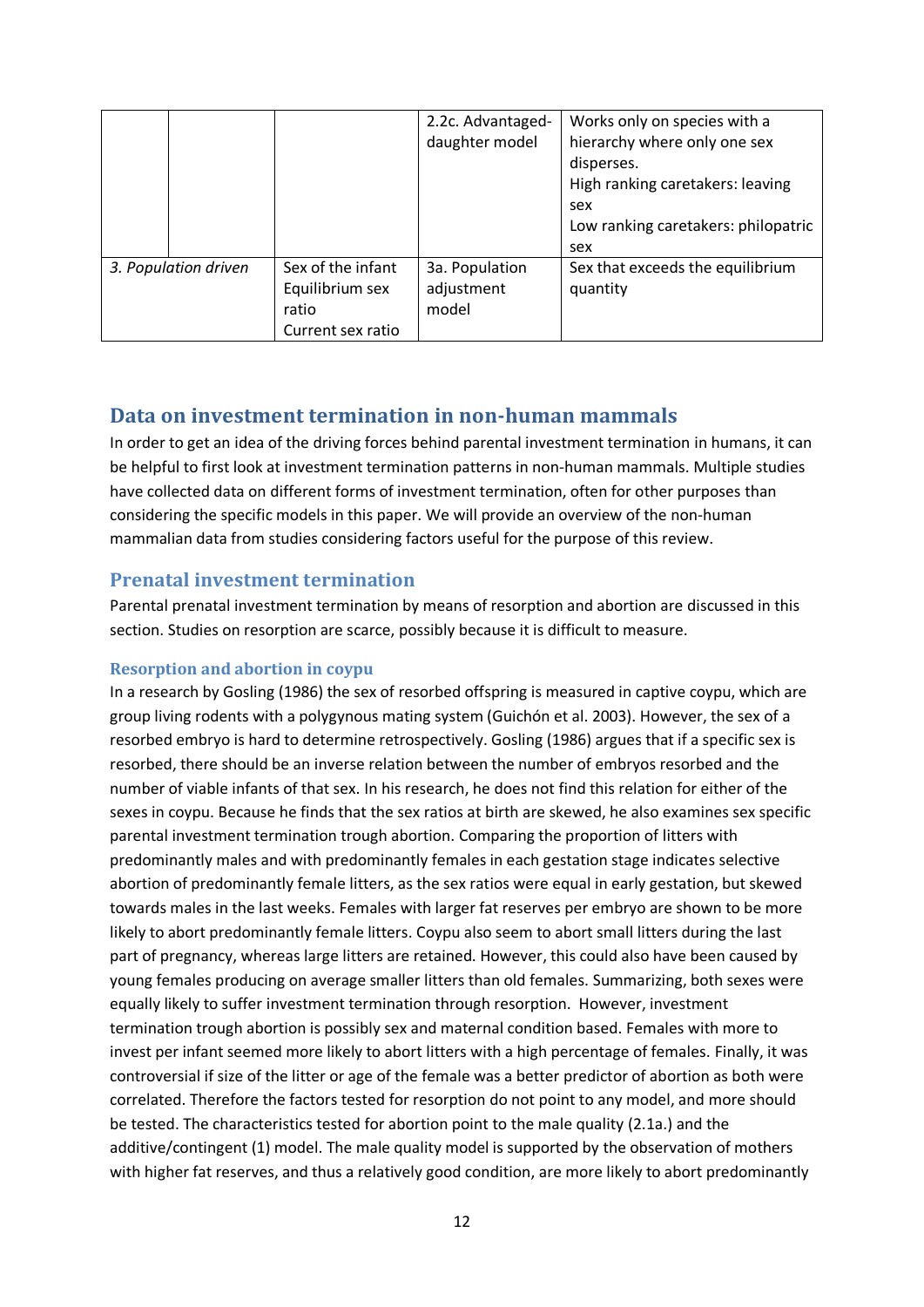female litters, the less condition dependent sex. However the opposite, mothers in bad condition aborting predominantly male litters, was not shown. The additive/contingent model was supported because of smaller litters, and thus lower litter quality, was a predictor of abortion.

## <span id="page-12-0"></span>**Abortion in dairy cows and sheep**

Research on parental investment termination has also been performed on domesticated dairy cows and sheep, both originally have a polygynous mating system. It is questionable how naturally captive farm animals behave, but for the sake of completeness the results are summarized in this overview.

In dairy cows body fat reserves are a predictor of abortion. Cows with extremely low fat reserves are 2.4 times more likely to abort during the early fetal stage than cows with an average fat reserve. (Lopez-Gatius et al. 2002; Silke et al. 2002). In other words, mothers in bad condition are more likely to abort, which points to the additive/contingent model. However, no infant characteristics have been measured. For example, when only predominantly male litters have been aborted, the male quality model would be supported instead. Therefore, too few factors have been measured in these studies to give a definite conclusion.

In sheep young maternal age (Quirke & Hanrahan, 1977), suckling other infant (Cognie et al. 1975), and heat stress (Alliston & Ulberg, 1961) are factors that increase the likelihood of embryonic loss. Lactating consumes energy and heat stress lowers body condition. Therefore, lactating and heat stress probably influence maternal condition negatively. Age, however, is not a direct influence. There is an indication embryos became abnormal under these circumstances, as transferring them to a normal host still resulted in a higher loss of these embryos than of average transferred ones. Therefore, there is an indication of low infant quality of the aborted embryos. Two studies, found respectively lactation and heat stress to be predictive factors. Because these factors can be expected to lower the maternal condition, occurrence of abortion in these studies are consistent with the additive/ contingent model (1). The study that found young maternal age to be a predictor of abortion does not subscribe any of the current hypotheses. However, young mothers are less likely to have experience with raising infants than old mothers, which might be of importance.

#### <span id="page-12-1"></span>**Abortion in Hanuman langurs**

In free ranging Hanuman langurs 7 abortions were witnessed during a 10 year period. Only 2 of these occurred in periods of group stability, the other 5 took place after takeover by males that committed infanticide of infants already in the group before they took over. This suggests the risk of abortion increases in times of violent male takeover (Agoramoorthy et al. 1988). Violent male takeover leads to a decline in environmental safety, therefore these occurrences of abortion are best described by the additive/ contingent model (1).

#### <span id="page-12-2"></span>**Abortion in mice and voles**

In rodents a similar phenomenon, known as the Bruce effect, occurs. Mice (Bruce 1959), pine voles (Richmond & Stehn 1976) and prairie voles (Schadler 1981) are likely to abort their litter when scenting an unfamiliar, and therefore probably hostile, male. The scent of an unfamiliar male decreases the likely environmental safety. Therefore, the circumstances under which these abortions are most likely to occur are best described by the additive/ contingent model (1).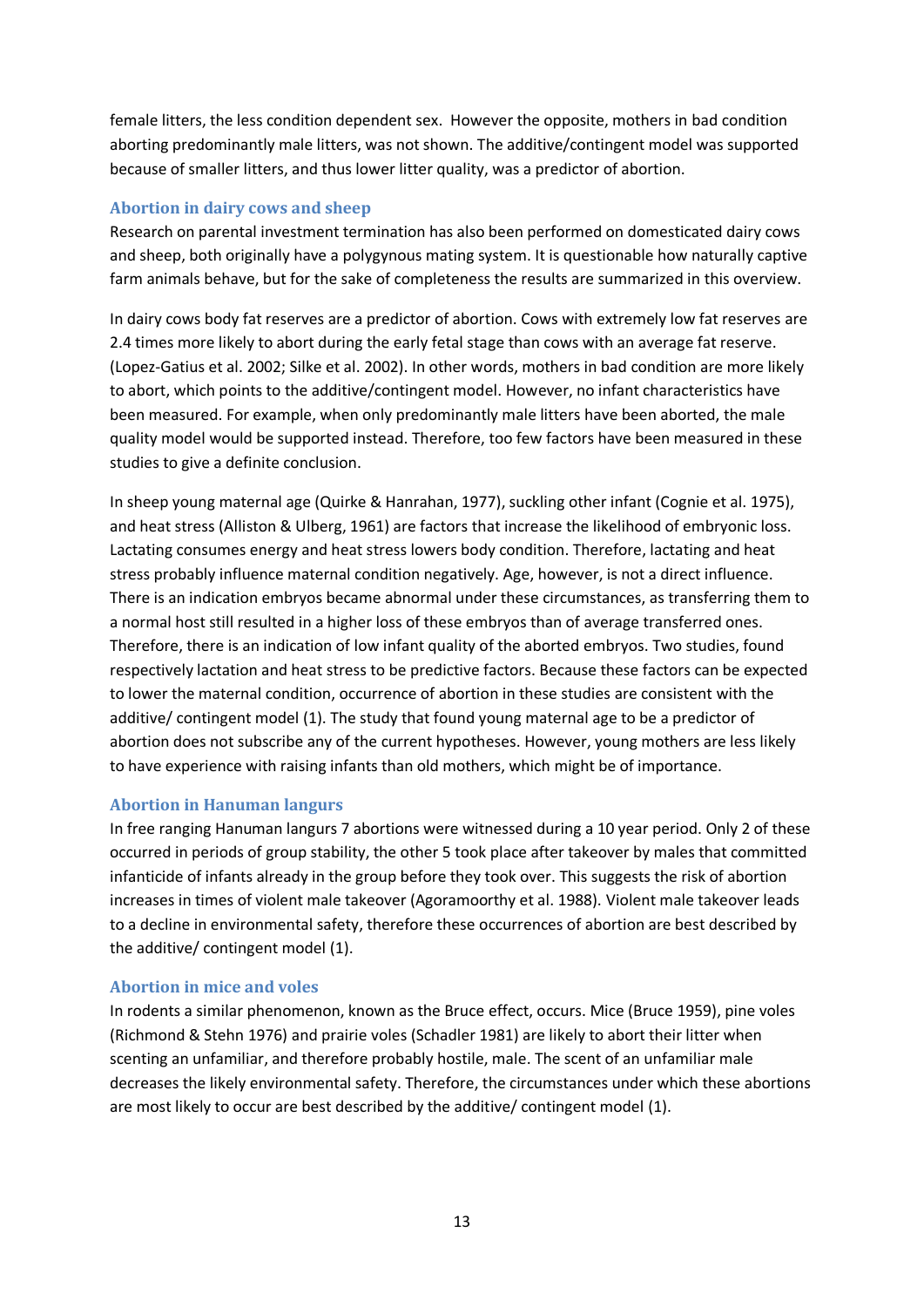#### <span id="page-13-0"></span>**Summary**

In table 2 details on the studies are summarized, stating for each animal the group structure during breeding and the outcomes of the study. Only the study by Gosling (1986) on coypu examined both infant and maternal characteristics. This study partially matches with the male quality model, as the sex that is less condition dependent, in this case females, has a higher incidence of abortion by females that have more to invest. However the contrasting effect, namely mothers that had less to invest being more likely to abort males, was not shown. The other studies consider when to terminate parental investment, but not who the victim was. They all point to the additive/ contingent model (1). However they could not have been in line with any of the other models, as sex of the infant was not measured. In the study on sheep by Quirke & Hanrahan (1977), and possibly in the coypu study, young maternal age predicted abortion.

| <b>Animal</b> | <b>Breeding</b><br>structure | Study      | <b>Type</b> | <b>Factors</b><br>measured | <b>Relations found</b> | <b>Closest</b><br>matching |
|---------------|------------------------------|------------|-------------|----------------------------|------------------------|----------------------------|
|               |                              |            |             |                            |                        | model                      |
| Coypu         | Polygynous                   | Gosling    | Resorption  | Infant sex                 | none                   | none                       |
|               |                              | 1986       | Abortion    | Maternal                   | Big fat reserves       | Male                       |
|               |                              |            |             | condition                  | predicted              | quality                    |
|               |                              |            |             | (fat reserve)              | abortion of            | model                      |
|               |                              |            |             | Maternal age               | predominantly          | (2.1a.)                    |
|               |                              |            |             | Litter size                | female litters,        | Additive/                  |
|               |                              |            |             | Litter sex                 | smaller litters or     | contingent                 |
|               |                              |            |             | ratio                      | young mothers          | model (1)                  |
|               |                              |            |             |                            | predicted              |                            |
|               |                              |            |             |                            | abortion               |                            |
| Dairy cow     | Polygynous                   | Lopez-     | Abortion    | Maternal                   | Low fat reserves       | Additive/                  |
|               |                              | Gatius et  |             | condition                  | predicted              | contingent                 |
|               |                              | al. 2002   |             | (fat reserves)             | abortion               | model (1)                  |
|               |                              | Silke et   |             |                            |                        |                            |
|               |                              | al. 2002   |             |                            |                        |                            |
| <b>Sheep</b>  | Polygynous                   | Quirke &   | Abortion    | Maternal age               | Young mothers          | None                       |
|               |                              | Hanrahan   |             |                            | were more likely       |                            |
|               |                              | 1977       |             |                            | to abort               |                            |
|               |                              | Cognie et  | Abortion    | Maternal                   | Lactating mothers      | Additive/                  |
|               |                              | al. 1975   |             | condition                  | were more likely       | contingent                 |
|               |                              |            |             | (lactating or<br>not)      | to abort               | model (1)                  |
|               |                              | Alliston & | Abortion    | Maternal                   | Heat stressed          | Additive/                  |
|               |                              | Ulberg     |             | condition                  | mothers were           | contingent                 |
|               |                              | 1961       |             | (Heat-stress)              | more likely to         | model (1)                  |
|               |                              |            |             |                            | abort                  |                            |
| Hanuman       | Matrilineal                  | Agoramo    | Abortion    | Environment                | Abortion was           | Additive/                  |
| langurs       | single- or                   | orthy et   |             | safety(                    | more likely during     | contingent                 |
|               | multi-male                   | al. 1988   |             | aggressive                 | aggressive male        | model (1)                  |
|               | groups                       |            |             | male                       | takeover               |                            |
|               |                              |            |             | takeover)                  |                        |                            |

#### *Table 2, Studies on abortion and resorption with closest matching parental investment model*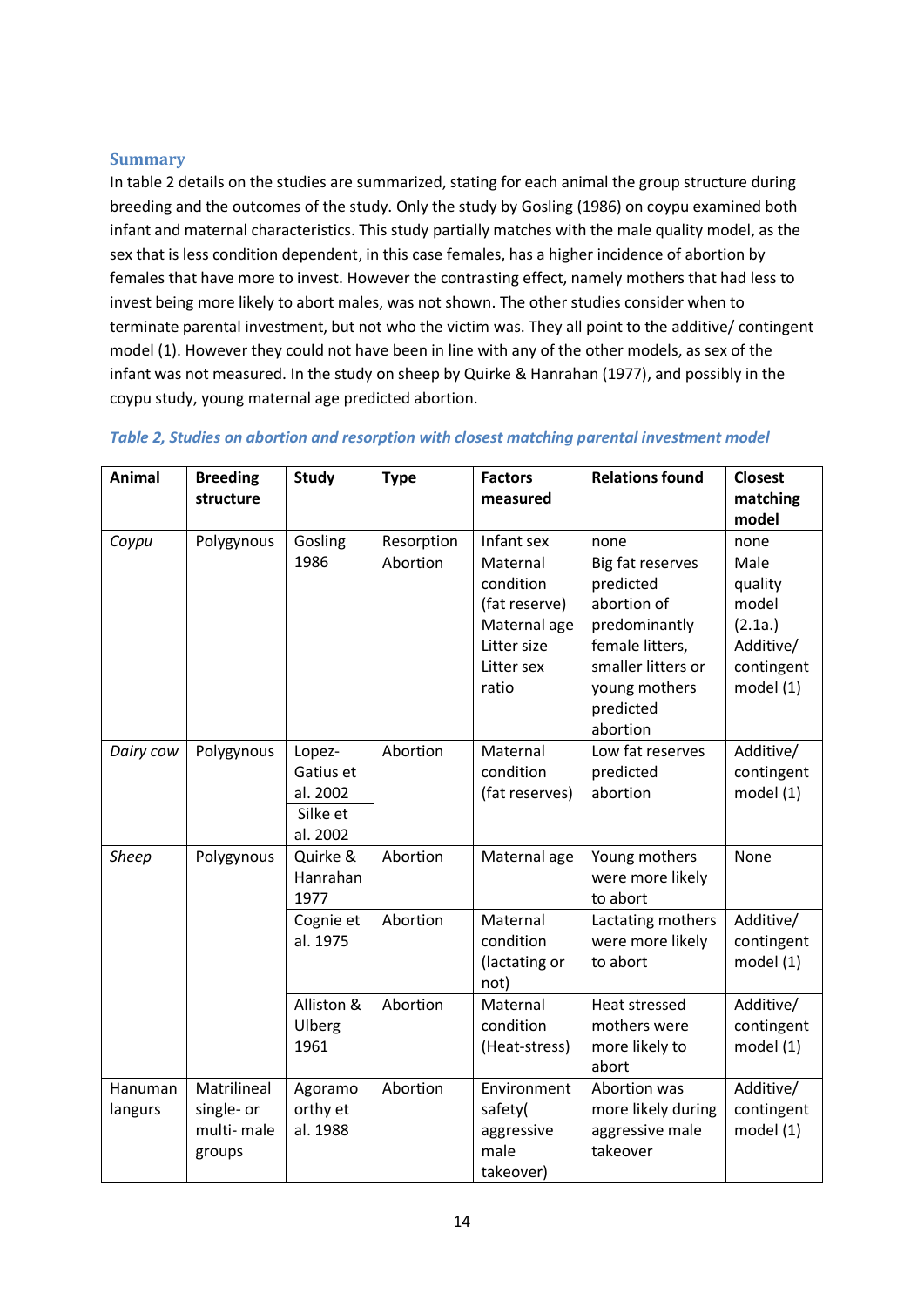| Mice       | territorial | <b>Bruce</b><br>1959        | Abortion | Environment<br>safety(scent | Abortion was<br>more likely after | Additive/<br>contingent |
|------------|-------------|-----------------------------|----------|-----------------------------|-----------------------------------|-------------------------|
| Pine voles | territorial | Richmond<br>& Stehn<br>1976 | Abortion | of unknown<br>male)         | scenting an<br>unknown male       | model $(1)$             |
| Prairie    | territorial | Schadler                    | Abortion |                             |                                   |                         |
| voles      |             | 1981                        |          |                             |                                   |                         |

## <span id="page-14-0"></span>**Neglect**

In non-human mammals often only complete abandonment of the young is counted as neglect. This is done to have a distinct definition. Multiple studies on primates and other mammals, that have observed neglect either directly or concluded it retrospectively, will be covered in this section.

#### <span id="page-14-1"></span>**Neglect in cotton-top tamarins**

A study on captive Cotton-top tamarins found multiple factors influencing the likelihood of neglect (Bardi et al. 2001). This same study also considered infanticide, which will be covered in the next section. Housing conditions of the subjects of this study were suboptimal, but it is nevertheless included in our review, as many factors were tested. Cotton-top tamarins are socially monogamous cooperative breeding primates in which both parents care for the young. Older infants also assist with taking care of their siblings, for example by carrying them. Data covering 10 years, in which 1093 live infants were born, were analysed during this study on a captive population. 50% of these infants was actively rejected, and thus neglected, before they reached one year of age. Stepwise multiple regression analysis was used to predict infant survival past 1 year of age with the minimal number of factors, where age of death was the dependent variable. Infant sex, year and season of birth, cage orientation and volume, how many young the couple have raised in total, and sires' experience were not predictors whether the infant was neglected or accepted. If siblings were present, infant neglect was less likely to occur. When the mother was inexperienced, neglect was more likely. Neglect was more likely with triplets, and thus a large litter size. Bad health condition of the mother made neglect more likely, the father's health condition was not as important. Young age of the parents increased the likelihood of neglect. These results can be explained using the additive/ contingent model (1). Infant neglect became more likely if the investment capacity per infant was lower, as was the case with no helpers, and bad health of the mother. Health condition of the father is less important, as it is the mother that lactates. It sounds as if the higher risk of neglect of infants that were born in triplets goes against the hypothesis, as it is an increased litter size. However in this case, three infants could be a lower quality than one or two, as two is the most common in the wild, and three could be more than sustainable. Child specific factors were not found to influence the likelihood of neglect, however weight and health of the infant were not considered, neither was the relation between the investment capacity and the sex of the infant. The factor inexperience of the mother, which made neglect more likely, cannot be explained by the additive/ contingent model. Probably inexperience, measured as maternal age, was important in the abortion studies on sheep and coypu as well (Quirke & Hanrahan 1977; Gosling 1986). This indicates the need of a new hypothesis, namely that it is important to have had previous experience with giving birth to an infant. It is also noteworthy that there is an extreme high percentage of infant neglect, possibly due to the housing conditions.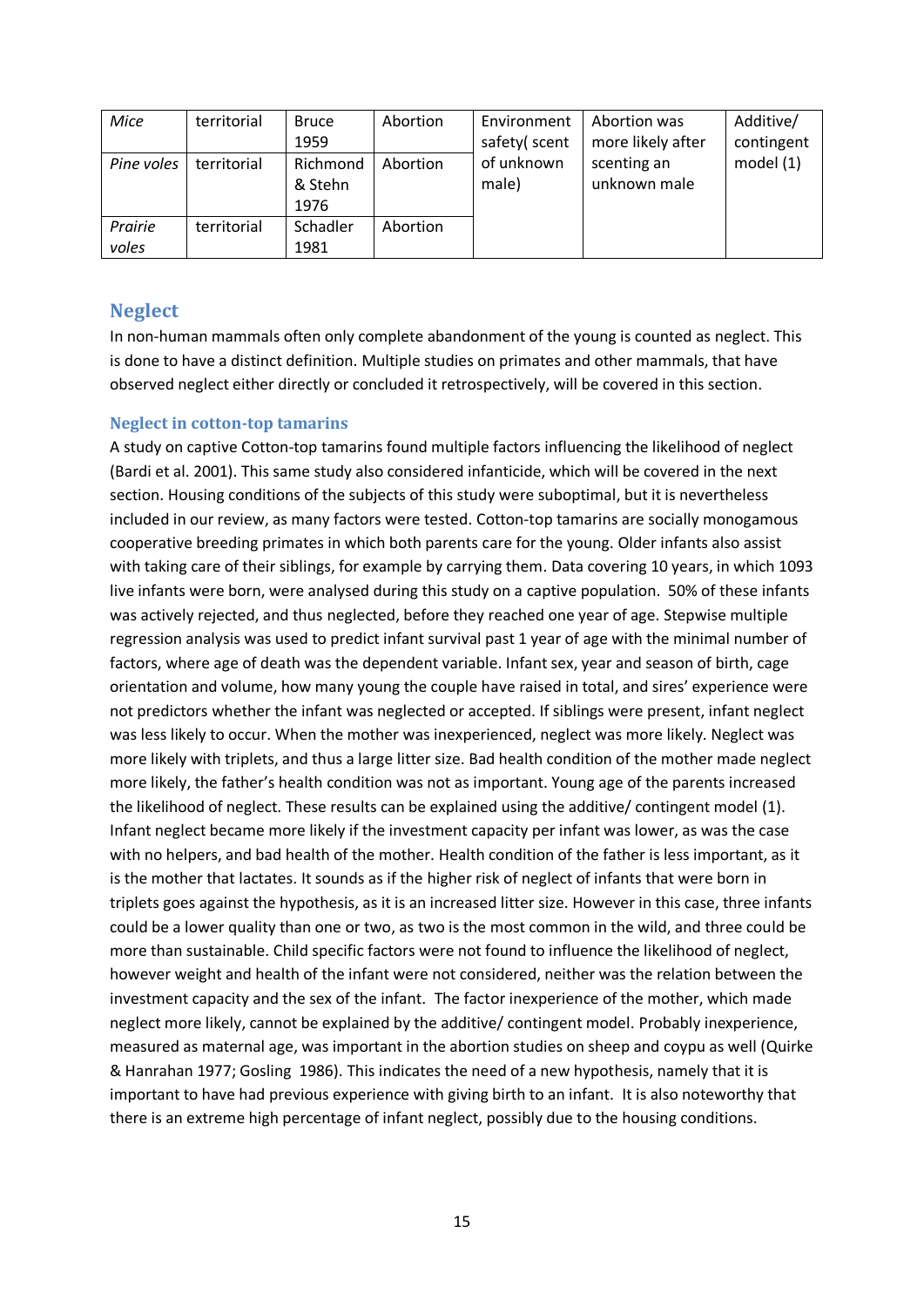#### <span id="page-15-0"></span>**Neglect in Japanese macaques**

Demographic data from captive Japanese macaques, collected over a period of 23 years, were analyzed (Schino & Troisi 2005). During this period 207 infants were born alive, of which 16, 7.7%, were neglected. An infant counted as neglected if it was rejected within a day after birth. The influence on neglect was calculated for the following factors: The sex of the infant, whether the mother was high or low ranking, whether the mother was sub adult, adult or older and whether the mother was primi- or multiparous. Inexperienced primiparous females had a reduced probability of successfully raising their infant; this was partially caused by higher rates of aggression towards lowranking females. A mother being primiparous turned out to be a strong predictor for neglect (odds ratio 90), and the mother being low ranking was also a predictor (odds ratio 6). It could be argued that low rank decreases the maternal condition, because of the aggression. In that case an explanation would be that the individuals that have less to invest are the perpetrators of infant neglect. This would support the additive/ contingent model (1). However, being a primiparous mother was far more predictive of neglect than a low dominance rang was. This points to the same alternative hypothesis that previously showed up, namely that it is important to have had previous experience with giving birth to an infant. The sex of the infant and the age of the mother were not predictors of infant neglect. Since there was no bias towards an infant sex, the male quality model (2.1a), the competition for restricted resources model (2.2a), the local resource enhancement model (2.2b) and the advantaged-daughter model (2.2c) are contradicted by this data.

#### <span id="page-15-1"></span>**Neglect in sooty mangabeys**

In a study of sooty mangabeys neglect, data are examined to see whether the factors infant sex and maternal parity predicted neglect (Maestripieri er al. 1997a). Sooty mangabeys are matrilineal primates living in a polygynous breeding group. Data records were analyzed of 9 Sooty mangabey families from unrelated matriarchs living in a captive environment. The data covered 26 consecutive years in which 535 infants were born. 7 cases of infant neglect by the mother were indentified, which is 1.3% of the born infants. However, the actual number may have been higher, as an infant was only considered to be neglected if a caretaker witnessed a mother actively rejecting and abandoning an infant prior to death. Some of the 65 cases of unknown cause of death and 37 cases of stillbirth, where the infant was never observed alive, could also have been caused by infant neglect. Neglected infants were more likely to be firstborns, which was the case for 4 out of 7. The sex ratios of the neglected infants did not differ significantly between families. This indicates that maternal factors are more important than infant characteristics; however this conclusion is based on only 7 cases of infanticide. Because the sex ratios of neglected children did not differ between families, and rank presumably does differ due to matrilineal rank inheritance, the advantaged daughter model (2.2c) probably does not describe occurrence of infant neglect in sooty mangabeys. Like in the Japanese macaques, a relation is seen between maternal inexperience and a higher likelihood of infant neglect.

#### <span id="page-15-2"></span>**Neglect in pig-tail and rhesus macaques**

Data records were analysed for 5 captive pig-tail macaque families over a period of 33 years (Maestripieri et al. 1997b). The factors examined were infant sex, maternal health and maternal experience. Of the 394 infants born 11 were reported to have died from maternal neglect. This 2.8% maternal infant neglect could again be an underestimation as 42 stillbirths and 46 unknown deaths were reported. Neglect was most likely to happen on the first days of infant life. Primiparous mothers were more likely to neglect, which was the case with 7 of 11 infants. Infant sex or health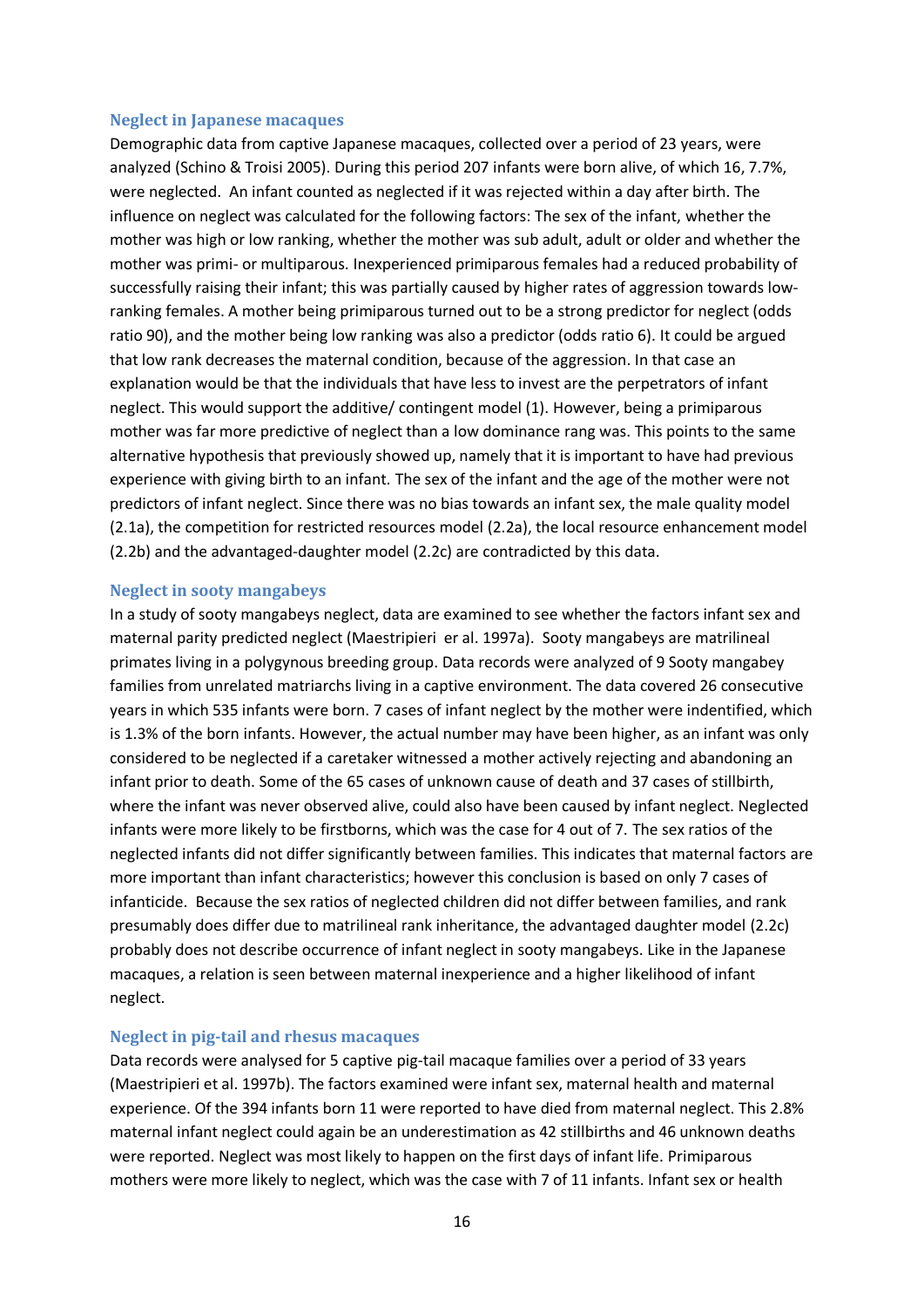state of the mother did not seem to influence occurrence of maternal neglect. Therefore the additive/contingent (1), male quality (2.1a), competition for restricted resources (2.2a) and the local resource enhancement (2.2b) model do not explain occurrences of neglect in this population. Again a relation between maternal inexperience and infant neglect is found.

The same correlation, between the mother being primiparous and an infant having a higher likelihood of neglect, was seen in pig-tail macaques (Dazey & Erwin 1976) and rhesus macaques ( Hird et al. 1975). In pig-tail macaques there was a 30% rate of infant mortality were 30% was caused by injuries, but the inflictor was not recorded. In the rhesus macaque study 10.8% of the infants died before their thirtieth day of life and 6.9% after that, again the perpetrator was unknown. It is debatable whether the results of that study results should be considered, as they were obtained in captive groups in small enclosures, with high uncertainty on the exact circumstances. However, the results of the study are consistent with patterns of neglect observed in other groups and species.

#### <span id="page-16-0"></span>**Neglect in vervet monkeys**

Infant neglect was measured in a captive sample of 160 Vervet monkeys during a period of 10 years (Fairbanks & McGuire 1995). Mothers were categorized to be of marginal, average, or prime reproductively, based on their age, weight and dominance rank. Dominance rank was only included in the prime reproductive group, which had to have a high rank and be of prime reproductive age. Females were marginal reproductive if they were either young or old, or had a low weight, factors that were shown to decrease fertility. The remainder of the females were categorised as average. Infant neglect was most common among the marginal reproductive group. In other words in this study relatively low maternal quality predicted infant neglect. This agrees with the additive/ contingent model (1). However, no infant-specific factors were measured.

#### <span id="page-16-1"></span>**Neglect in lions and grizzly bears**

Multiple small studies of lions and bears found a small litter size to predict infant neglect (Rudnai 1973; Tait 1980). 3 free ranging and 5 captive cases were described of lion females neglecting their litter when only one cub was left (Rudnai 1973). The same effect of small litter size was observed in 2 wild cases, both with a few weeks old healthy single grizzly bear cub as victim (Tait 1980). The proposed cause for these neglects was the litter size becoming too small, as the average litter size of lions and grizzly bears is 2-3 cubs (Packer & Pusey 1984). Rudnai (1973) and Tait (1980) calculated an increase in reproductive success would theoretically be obtained by following this strategy. These studies both focussed on the quality of all offspring together, and did not consider individual qualities of the cubs. This points to the additive/ contingent model (1), as according to those models a smaller litter, and thus a lower litter quality, predicts a lower willingness to invest in the litter.

In addition, in wild lions neglect of the two weakest individuals of a litter of 3 cubs was described during a time of extreme prey scarcity (Packer & Pusey 1984). The criterion for being the weakest was that these two could not keep up during moving. The mother called the two cubs, but when they did not catch up, they were left behind. This case fits best with the additive or contingent model (1). However, important characteristics of the infants, like sex, were not assessed. Moreover, conclusions cannot be drawn from just one case.

#### <span id="page-16-2"></span>**Summary**

The table 3 summarizes the main outcomes of the studies that were considered in this section. Summarising, studies that considered infant sex did not find a relation between the sex of the infant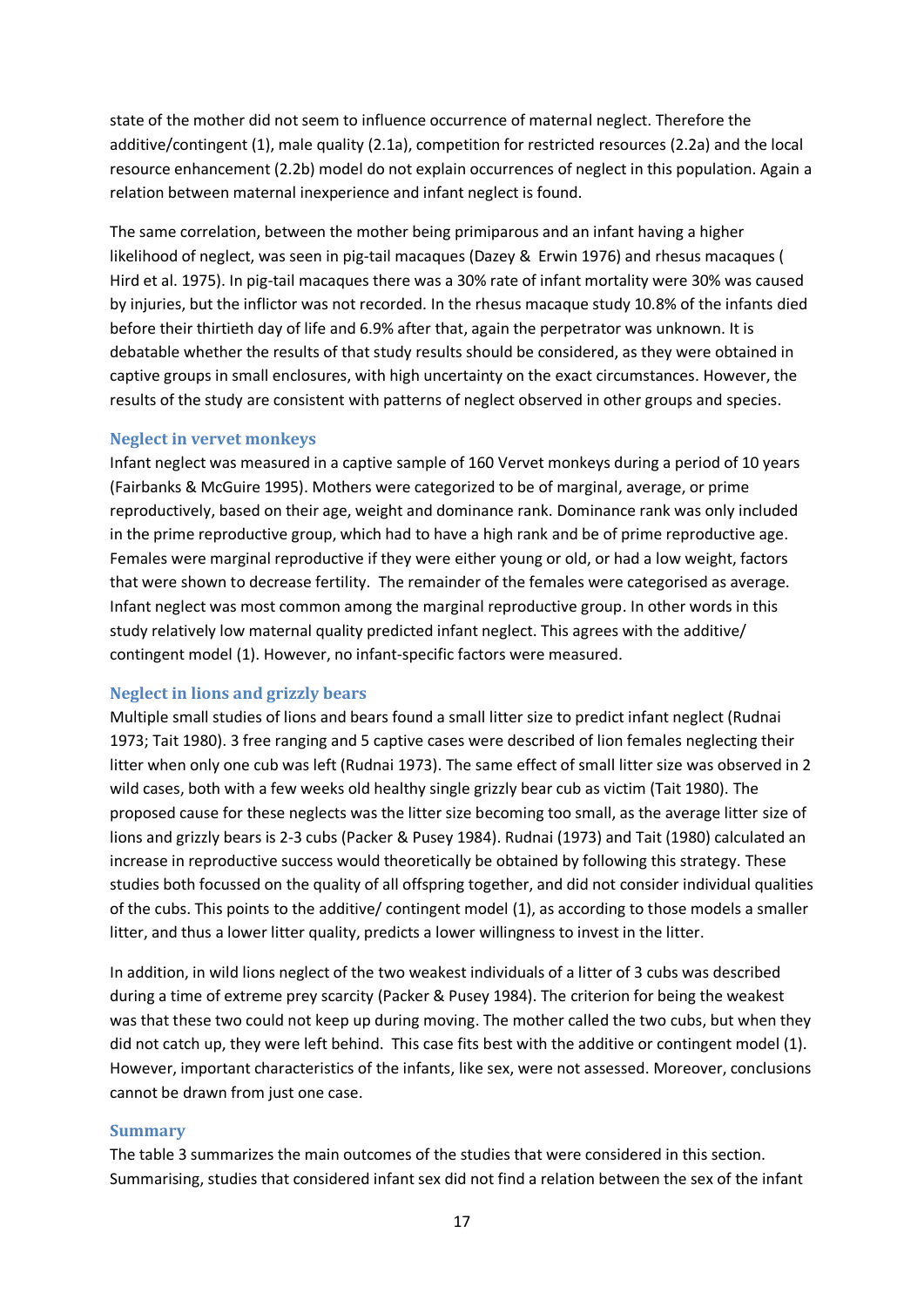and the likelihood of being neglected. Some studies found support for the additive/ contingent model (1). However, several studies pointed towards a different hypothesis of investment termination trough infant neglect. As being a primiparous mother increased the likelihood of neglect, neglect could possibly be caused by maternal inexperience.

| <b>Animal</b> | <b>Breeding</b> | <b>Study</b>  | <b>Factors</b>                    | <b>Relations found</b> | <b>Closest</b> |
|---------------|-----------------|---------------|-----------------------------------|------------------------|----------------|
|               | structure       |               | measured                          |                        | matching       |
|               |                 |               |                                   |                        | model          |
| Cotton-top    | Socially        | Bardi et al.  | Resources                         | The fewer              | Additive /     |
| tamarins      | monogamous      | 2001          | available                         | siblings present       | contingent     |
|               | cooperative     |               | (siblings present)                | the more likely        | model (1)      |
|               |                 |               | Litter quality                    | an infant is           |                |
|               |                 |               | (litter size)                     | neglected. The         |                |
|               |                 |               | Paternal                          | lower the health       |                |
|               |                 |               | condition (health                 | of the mother,         |                |
|               |                 |               | condition sire)                   | the more likely        |                |
|               |                 |               | Maternal                          | infant neglect is      |                |
|               |                 |               | condition (health                 | to occur. Triplets     |                |
|               |                 |               | condition dam)                    | made neglect           |                |
|               |                 |               | Infant sex                        | more likely.           |                |
|               |                 |               | Infant birth date                 | Young parents          |                |
|               |                 |               | Cage size                         | made infant            |                |
|               |                 |               | Couple                            | neglect more           |                |
|               |                 |               | experience                        | likely.                |                |
|               |                 |               | Sire experience<br>Dam experience |                        |                |
|               |                 |               | Age of the                        |                        |                |
|               |                 |               | parents                           |                        |                |
| Japanese      | Matrilineal     | Schino &      | Infant sex                        | Being                  | Alternative:   |
| macaques      | Polygynous      | Troisi 2005   | Maternal rank                     | primiparous            | Experience     |
|               | groups          |               | Age group                         | immensely              | with having    |
|               |                 |               | mother                            | increased the          | infants        |
|               |                 |               | Mother primi or                   | likelihood of          | important      |
|               |                 |               | multiparous                       | neglect. Low           |                |
|               |                 |               |                                   | dominance rank         |                |
|               |                 |               |                                   | also increased         |                |
|               |                 |               |                                   | the possibility        |                |
| Sooty         | Matrilineal     | Maestripieri  | Infant sex                        | <b>Being</b>           | Alternative:   |
| mangabeys     | Polygynous      | et al. 1997a  | Mother primi or                   | primiparous            | Experience     |
|               | groups          |               | multiparous                       | increased the          | with having    |
|               |                 |               |                                   | likelihood of          | infants        |
|               |                 |               |                                   | neglect.               | important      |
| Pig-tail      | Matrilineal     | (Maestripieri | Infant sex                        | Being                  | Alternative:   |
| macaques      | Polygynous      | et al. 1997b) | Mother primi or                   | primiparous            | Experience     |
|               | groups          |               | multiparous                       | increased the          | with having    |
|               |                 |               | Maternal quality                  | likelihood of          | infants        |
|               |                 |               | (health state of                  | neglect.               | important      |
|               |                 |               | the mother)                       |                        |                |
|               |                 | Dazey &       | Mother primi or                   | <b>Being</b>           | Alternative:   |

## *Table 3, Studies on infant neglect with closest matching parental investment model*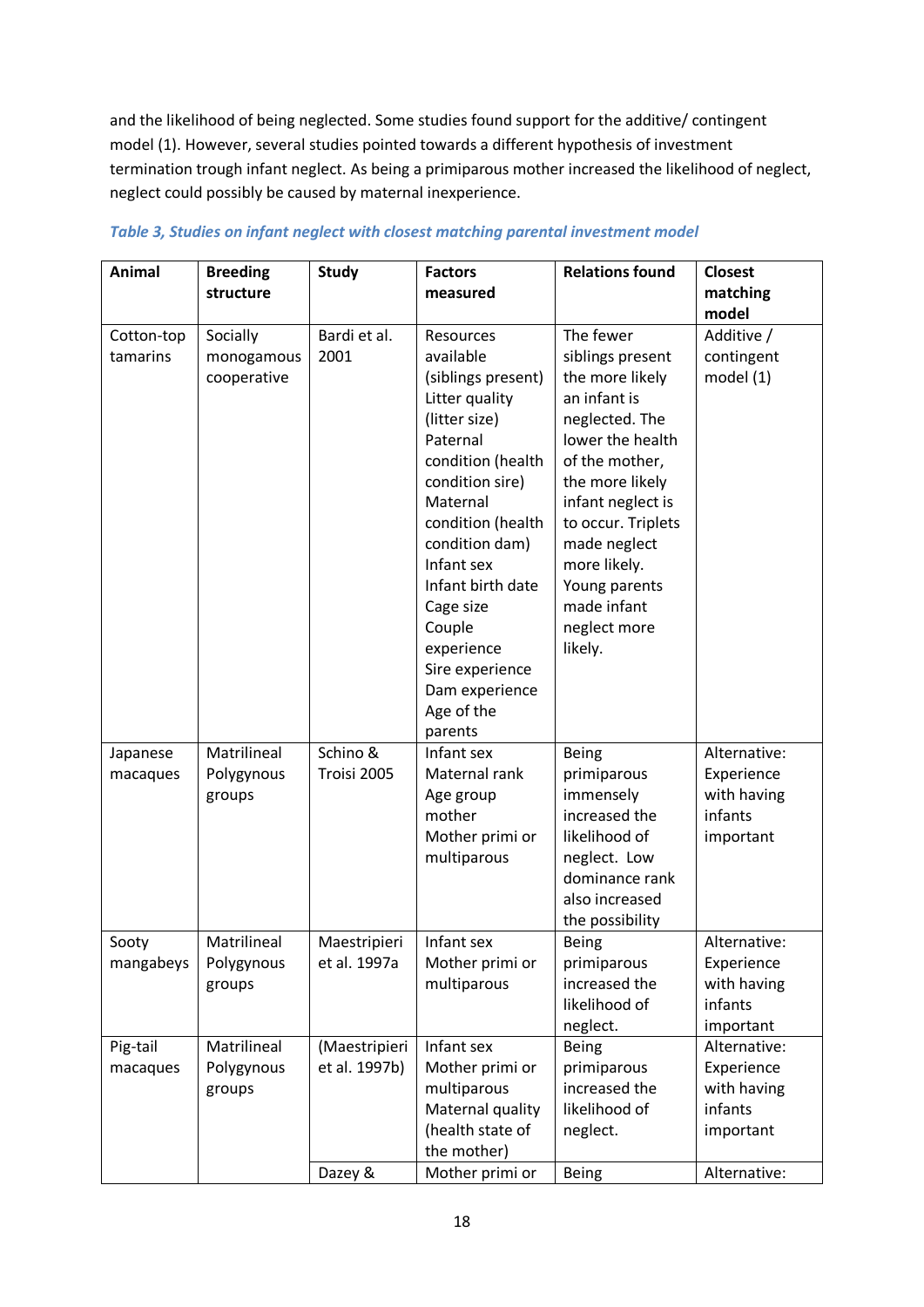|          |             | <b>Erwin 1976</b> | multiparous         | primiparous       | Experience   |
|----------|-------------|-------------------|---------------------|-------------------|--------------|
|          |             |                   |                     | increased the     | with having  |
|          |             |                   |                     | likelihood of     | infants      |
|          |             |                   |                     |                   |              |
|          |             |                   |                     | neglect.          | important    |
| Rhesus   | Matrilineal | Hird et al.       | Mother primi or     | <b>Being</b>      | Alternative: |
| macaques | Polygynous  | 1972              | multiparous         | primiparous       | Experience   |
|          | groups      |                   |                     | increased the     | with having  |
|          |             |                   |                     | likelihood of     | infants      |
|          |             |                   |                     | neglect.          | important    |
| Vervet   | Matrilineal | Fairbanks &       | Maternal quality    | The 'marginal     | Additive/    |
| monkeys  | Polygynous  | <b>McGuire</b>    | (combination of     | reproductive      | contingent   |
|          | groups      | 1995              | age and weight)     | group' (lowest    | model (1)    |
|          |             |                   |                     | weight, highest   |              |
|          |             |                   |                     | or lowest age)    |              |
|          |             |                   |                     | were more likely  |              |
|          |             |                   |                     | to be neglected   |              |
| lions    | Polygynous  | Rudnai 1973       | Litter quality      | Litters of one    | Additive/    |
|          |             |                   | (litter size)       | infant were more  | contingent   |
|          |             |                   |                     |                   |              |
|          |             |                   |                     | likely to be      | model (1)    |
|          |             |                   |                     | neglected         |              |
|          |             | Packer &          | Resource            | One case of       | Additive/    |
|          |             | Pusey 1984        | availability (food) | neglect of two    | contingent   |
|          |             |                   | Infant quality      | infants that fell | model (1)    |
|          |             |                   | (strength)          | behind during a   |              |
|          |             |                   |                     | period of food    |              |
|          |             |                   |                     | shortage          |              |
| Grizzly  | Solitary    | <b>Tait 1980</b>  | Litter quality      | Litters of one    | Additive/    |
| bears    |             |                   | (litter size)       | infant were more  | contingent   |
|          |             |                   |                     | likely to be      | model (1)    |
|          |             |                   |                     | neglected         |              |

## <span id="page-18-0"></span>**Infanticide**

Infanticide by mammels, especially in primates, is often perpetrated by individuals other than the parent. However, there are studies that measured infanticide by the parent, which will be covered in this section.

#### <span id="page-18-1"></span>**Infanticide in cotton-top tamarins**

In the study by Bardi et al. (2001) on which we elaborated in the previous section infanticide was measured as well, controlling for the same factors as neglect. Of the 1093 live births 12% was killed by a parent. Maternal inexperience made infanticide less likely. Bad health condition of the mother made infanticide more likely, the father's health condition was not as important. Young age of the parents also increased the likelihood of infanticide. The correlation between low maternal quality and a higher occurrence of infanticide can be explained by the additive/ contingent model (1). However the reason why younger mothers are more likely to commit infanticide cannot be explained by this model. A relation between young age of the mother and inexperience with raising infants can be expected. However, primiparous mothers were found to be less likely to commit infanticide. Still, this could be a by-product of fewer infants from primiparous mothers being alive, due to the high amount that is neglected in this group.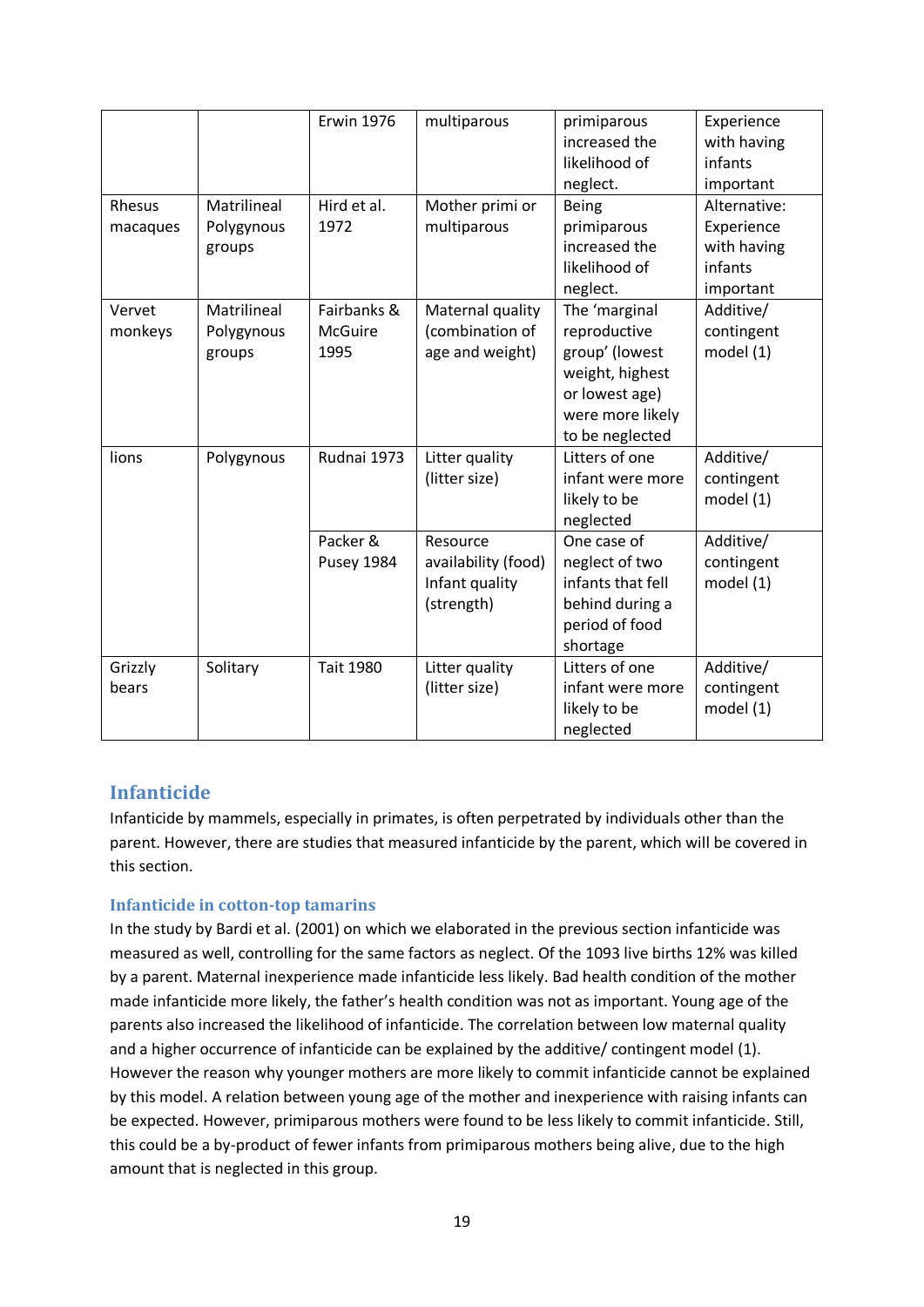#### <span id="page-19-0"></span>**Infanticide in house mice and wood rats**

House mice (Köning 1989) and wood rats (McClure 1981) cannibalise their pups one at a time as lactation progressed. This way, assuming the environment is unstable, a sustainable litter size can be determined more precisely, as the decision whether to terminate investment in a specific infant or not is delayed. At the same time the loss of prolonged investment in infants that will not be weaned is decreased by the additional food they provide. In the house mice study on average 2.7 pups per litter were subject of infanticide by consumption.

Food-deprived wood rat mothers were shown to commit infanticide, opposed to non-deprived ones (McClure 1981). In this species there was a significant bias towards killing males, in 11 out of 12 food deprived litters all male pups died before a female pup was killed. Instead of an equal ratio of males and females, as in the control group, the litters ended up consisting of 2.5 times as many females as males. In wood rats males are the sex that is condition dependent, as larger males are more successful in securing territories and attracting mates than small males. In the control group with unlimited access to food only one pup, a male, was neglected, probably due to nipple-shortage. An explanation for the mothers with unlimited food resources not differentially investing in males, as there were no female deaths, could be that there was no need to discriminate, as all pups could reach their optimal weight given the resources available (McClure 1981). This research therefore seems to point to the male quality model (2.1a).

#### <span id="page-19-1"></span>**Infanticide in golden hamsters and albino mice**

Infanticide trough cannibalism is proposed to occur due to a litter being too big in golden hamsters (Day & Galef 1977). Cannibalism within 5 days after parturition was measured, which was inferred from the number of pups still alive. Infants were also found to be consumed after death caused by something else than infanticide, but this number could be neglected when compared to death caused by maternal infanticide. Infanticide by the mother with subsequent eating occurs regularly in golden hamsters. 21 mothers produced 3 litters each and in 76% of the cases some degree of cannibalism occurred. In the 25 litters from a subsequent test in 88% of the litters cannibalism was observed. When data from the female that cannibalised her entire litter was excluded, 1.9 pups per litter where cannibalised on average per litter, with litters ranging between 4 and 14 pups. Litters that were assumed to be unlikely to survive because of certain characteristics were excluded from analysis, in order to avoid counting too many pups that died without infanticide being perpetrated. Handling, age of mother, experience with previous litters, number of pups and pup characteristics (birth weight, weight before disappearance, colour abnormalities, injuries) did not have an effect on maternal infanticide. There is reason to believe infanticide had the purpose of reducing the litter size to an optimal one. The evidence for this is that most maternal infanticide occurred within the first three days after parturition, and litter size after infanticide was approximately constant over three consecutive litters. This optimal litter size probably stayed equal in consecutive litters of each individual, due to the stable laboratory conditions. The optimal litter size hypothesis was confirmed by subsequent experiments, were litter size was varied artificially. In this study maternal factors, that increased the likelihood of infanticide in hamsters, were measured. However infant-specific factors, that were measured, birth weight, weight before disappearance, colour abnormalities and injuries, were not found to influence infanticide. This contradicts the additive/ contingent model (1), which was subscribed by the maternal factors. From the maternal viewpoint, given the circumstances, there is a total amount to invest, and if there are too many pups to sustain at a given moment, infanticide can be committed. Infant sex was not measured, but as the infanticide was litter size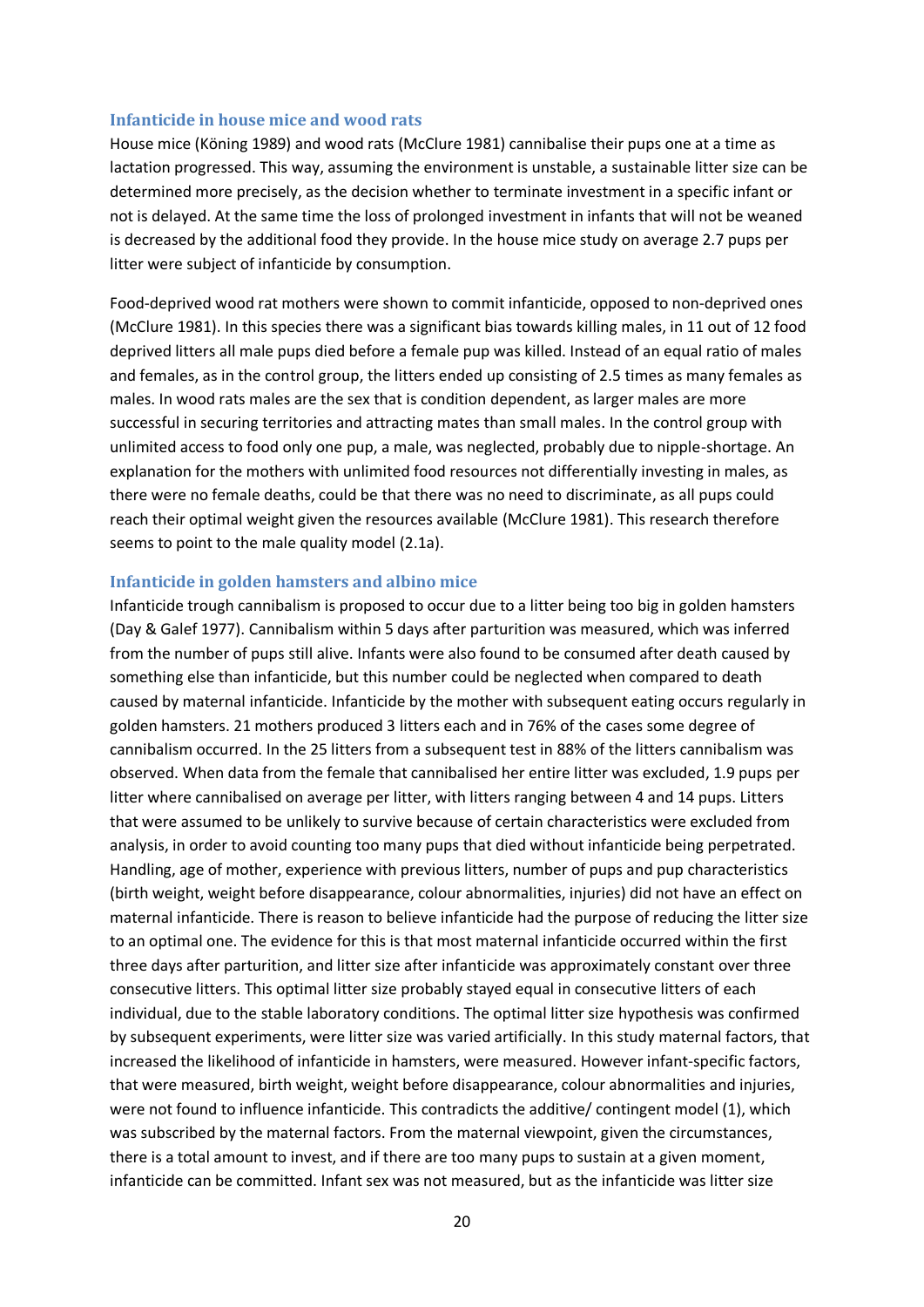driven, infant sex driven selection models predicting investment termination are unlikely to be suitable for these cases of infanticide. Therefore the male quality model (2.1a), the competition for restricted resources model (2.2a), the local resource enhancement model (2.2b) and the advantageddaughter model (2.2c) are unlikely to match. The additive/ contingent model could still be the closest matching model if infant specific factors that were not measured increased the likelihood of being killed. Another model that could theoretically still fit is the population adjustment model (2.1a). However, none of the factors necessary to test for this model, which are infant sex, current and equilibrium sex ratio, were measured.

A similar effect of importance of litter size was seen in Rockland Swiss albino mice (Gandelman & Simon 1978). These mice typically give birth of on average 9 pups per litter. When litter sizes were increased by replacing them by foster litters of 12 or 16 young, the dams killed on average respectively 3 and 7 pups, adjusting their foster litters to standard size. Also they selectively killed the lightest pups. This result matches with the additive or contingent model (1). Nevertheless, as the study did not consider the sex of the infant, the other models cannot be excluded.

#### <span id="page-20-0"></span>**Infanticide in rats**

In rats infanticide by the mother has been shown to occur when environmental safety decreases (Maestripiri 1992). When pup infanticide by an aggressive male has begun, the female ceases her attacks towards the male and joins him to consume the litter. Since the decision which individual to kill, and which to safe, is not made when all pups are consumed, this is not a situation in which discrimination between the pups can occur. However, as an unsafe environment decreases the willingness to invest, these cases of infanticide roughly follow the additive/ contingent model (1).

#### <span id="page-20-1"></span>**Infanticide in Norway rats**

In wild caught Norway rats there is an indication maternal rank influences decisions on when to commit infanticide (Boice, 1972). Low ranking rats committed infanticide of, and subsequently ate, more than 60% of their young, while high ranking individuals weaned all. This pattern is consistent with the additive/ contingent model (1), as the maternal quality influenced the likelihood of infanticide. In this study infant-specific factors were not measured, and thus none of the models can be excluded. However, since the subjects were caught during pregnancy, an alternative, maladaptive, explanation could be that low ranking rats are more susceptible to stress.

#### <span id="page-20-2"></span>**Summary**

In table 4 data from the studies in this section is summarized. Most were most consistent with the additive/ contingent model (1) as the best predictor of infanticide. However, only two of the studies considered infant sex, of which one was better explained by the male quality model. Moreover there is only one study in this category that is not performed on rodents. Rodents have a different breeding group structure than humans; they are territorial which means only the female is close to the litter, opposed to at least one individual or a group of individuals, in socially monogamous cooperative or polygynous group living species. Also they have significantly more 'r'-selected strategies, like large litters and short inter-birth intervals, than the 'K'-selected humans. Therefore, potentially different systems have evolved, making the possibilities, of using these studies to predict patterns in humans, limited.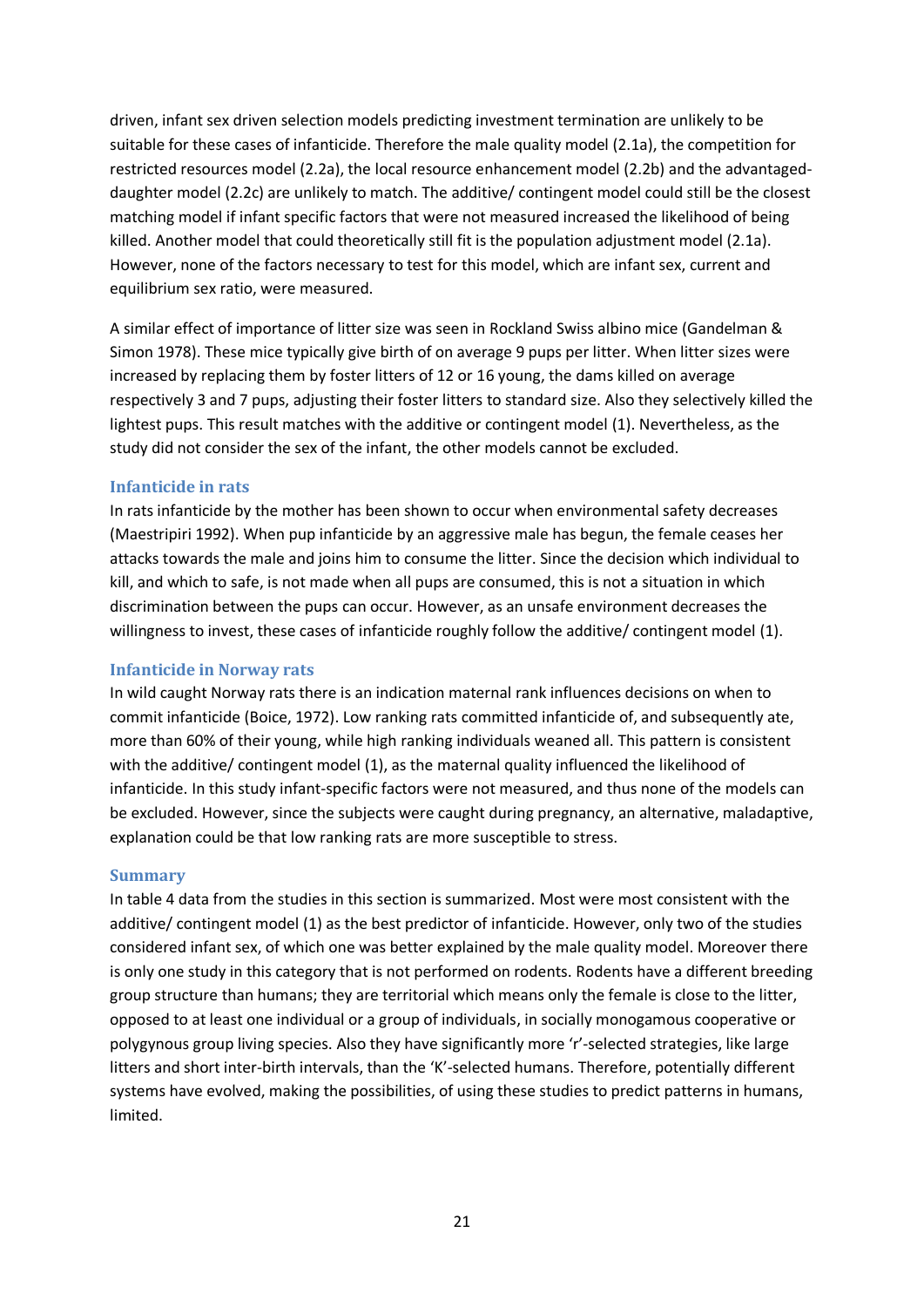| <b>Animal</b>          | <b>Breeding</b><br>structure          | <b>Study</b>                     | <b>Factors measured</b>                                                                                                                                                                                                                                                                                               | <b>Relations found</b>                                                                                                                                                                                                  | <b>Closest</b><br>matching<br>model    |
|------------------------|---------------------------------------|----------------------------------|-----------------------------------------------------------------------------------------------------------------------------------------------------------------------------------------------------------------------------------------------------------------------------------------------------------------------|-------------------------------------------------------------------------------------------------------------------------------------------------------------------------------------------------------------------------|----------------------------------------|
| Cotton-top<br>tamarins | Socially<br>monogamous<br>cooperative | Bardi et al. 2001                | Resources<br>available(siblings<br>present)<br>Litter quality<br>(litter size)<br>Paternal condition<br>(health condition<br>sire)<br>Maternal<br>condition (health<br>condition dam)<br>Infant sex<br>Infant birth date<br>Cage size<br>Couple experience<br>Sire experience<br>Dam experience<br>Age of the parents | The lower the<br>health of the<br>mother, the<br>more likely<br>infanticide is to<br>occur. Young<br>parents made<br>infant infanticide<br>more likely.<br>Maternal<br>inexperience<br>made infanticide<br>less likely. | Additive/<br>contingent<br>model $(1)$ |
| House<br>mice          | Territorial                           | Köning 1989                      | Resource<br>availability(food)                                                                                                                                                                                                                                                                                        | Food deprived<br>mice were more<br>likely to commit<br>infanticide                                                                                                                                                      | Additive/<br>contingent<br>model (1)   |
| Wood rats              | Territorial                           | McClure 1981                     | Infant sex<br>Resource<br>availability (food)                                                                                                                                                                                                                                                                         | Food deprived<br>Wood rats were<br>more likely to<br>commit<br>infanticide, and<br>male infants<br>were more likely<br>to be the victim.                                                                                | Male<br>quality<br>model<br>(2.1a)     |
| Golden<br>hamsters     | Territorial                           | Day & Galef<br>1977              | Handling<br>Maternal age<br>Experience with<br>previous litters<br>Litter size<br>Infant quality<br>(Birth weight<br>Weight before<br>disappearance<br>Colour<br>abnormalities<br>Injuries)                                                                                                                           | Infanticide was<br>more likely if the<br>litter was larger<br>than an<br>individual<br>dependent<br>threshold.                                                                                                          | Additive/<br>contingent<br>model (1)   |
| Albino<br>mice         | Territorial                           | Gandelman &<br><b>Simon 1978</b> | Litter quality<br>(litter size)<br>Infant quality<br>(relative weight)                                                                                                                                                                                                                                                | The litter was<br>reduced to an<br>average size,<br>killing the                                                                                                                                                         | Additive/<br>contingent<br>model (1)   |

## *Table 4, Studies on infant neglect with closest matching parental investment model*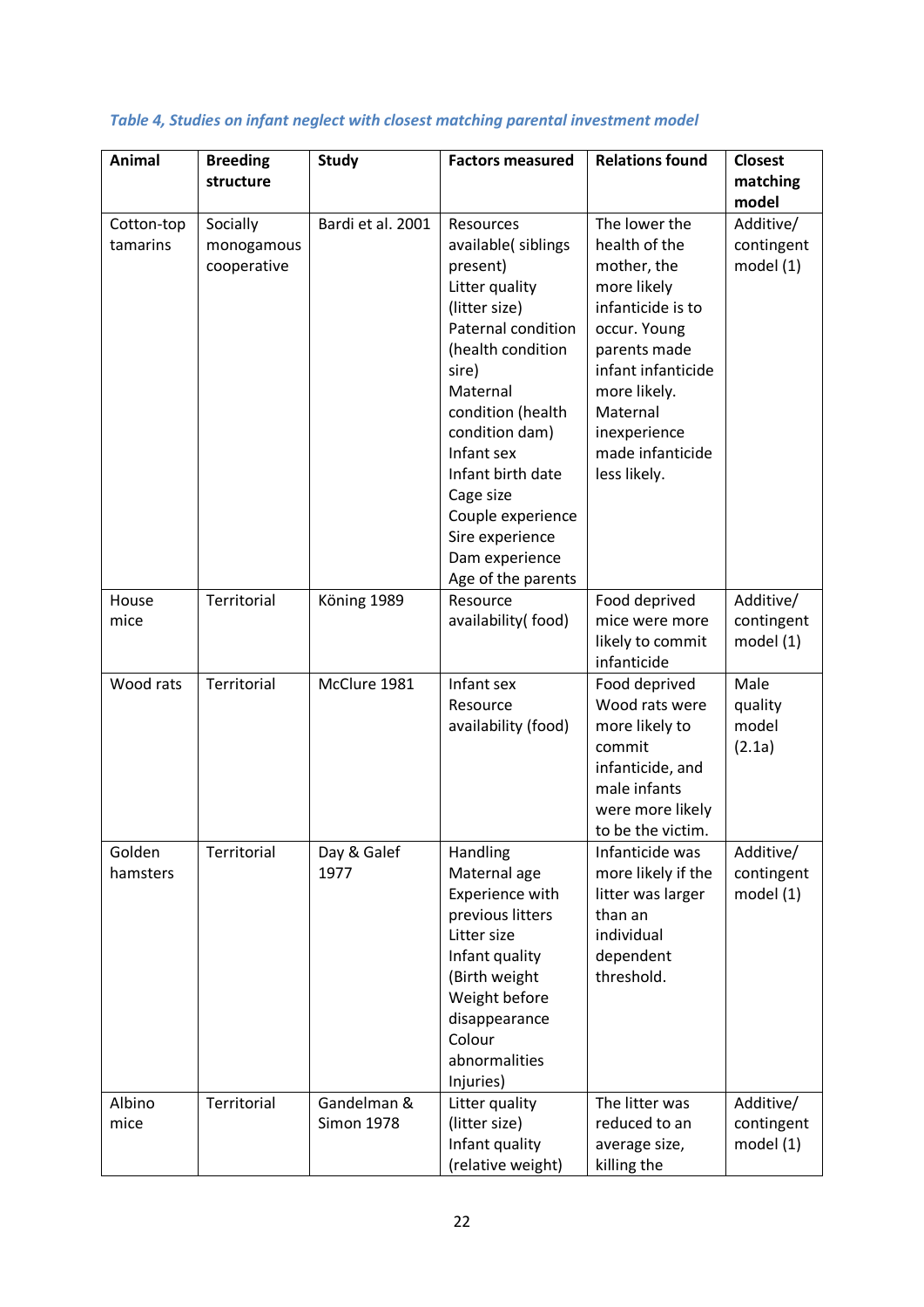|                |             |                                                                    | lightest offspring<br>first                                            |                                        |
|----------------|-------------|--------------------------------------------------------------------|------------------------------------------------------------------------|----------------------------------------|
| Rats           | Territorial | Environmental<br>safety (attacking<br>male that defeats<br>female) | Infanticide of<br>remaining pups if<br>defending seems<br>unsuccessful | Additive/<br>contingent<br>model $(1)$ |
| Norway<br>rats | Territorial | Maternal quality<br>(dominance)                                    | Low ranking rats<br>more likely to<br>commit<br>infanticide            | Additive/<br>contingent<br>model $(1)$ |

# <span id="page-22-0"></span>**Data on investment termination in humans**

Human data are even scarcer, as laboratory trials are unethical and it is harder to measure precise factors, since neglect and infanticide can stay hidden. The studies that did cover investment termination will be discussed in this section. Humans have a socially monogamous breeding structure. Even though sex specific intentional abortion, neglect and infanticide are known to occur is specific societies, discussing this is not within the scope of this review (Dickemann 1979). We will only cover investment termination in western societies. Sex specific investment termination in societies like feudal and post feudal but pre-industrial India, and the imperial period of traditional China, will not be discussed. Our reason to do so is that the incentive to raise males is far higher in these societies than in western societies, where our examples come from. This incentive can possibly overshadow other evolutionary mechanisms that are more important in western societies.

## <span id="page-22-1"></span>**Pre-natal investment termination**

In humans resorption has been described in twins, also known as the missing twin syndrome. Data have shown that a significant size difference between the infants, measured from crown to rump, was a risk factor for resorption of the smaller twin (Kol et al. 1993). A smaller infant could be seen as a weaker one. Also chromosomal or other physical abnormalities in one of the twins were shown to be a predictor of resorption (Weissman et al. 1994). Those two studies are most in line with the additive/ contingent model (1), as infants with a lower quality, as measured in size or normality, were resorbed. Maternal age did not seem to influence the chance of embryonic resorption (Benson et al. 1994). The alternative hypothesis found in non-human mammals, that inexperience with having infants increases the likelihood of investment termination, is therefore not supported by these data.

The cases of spontaneous abortion of single infants fit best with the additive/ contingent model (1), as, like in twin resorption, chromosomal abnormalities were a risk factor. In 50 to 61% of early stage abortions, occurring in the first or second trimester, these defects were found in the infant (Boue et al. 1975; Hassold et al. 1980). An even higher percentage of abnormalities have been reported by a study considering a period earlier in pregnancy (Boué et al. 1975). Other infant specific characteristics, which could have been important in the cases of the aborted infants that did not show abnormalities, and parental conditions, were not measured in these studies.

Although studies are scarce, they all agree the additive/ contingent model (1) is the best predictor of abortion and resorption. However, none of the studies measured the sex of the lost infant, and thus the other models should not be excluded.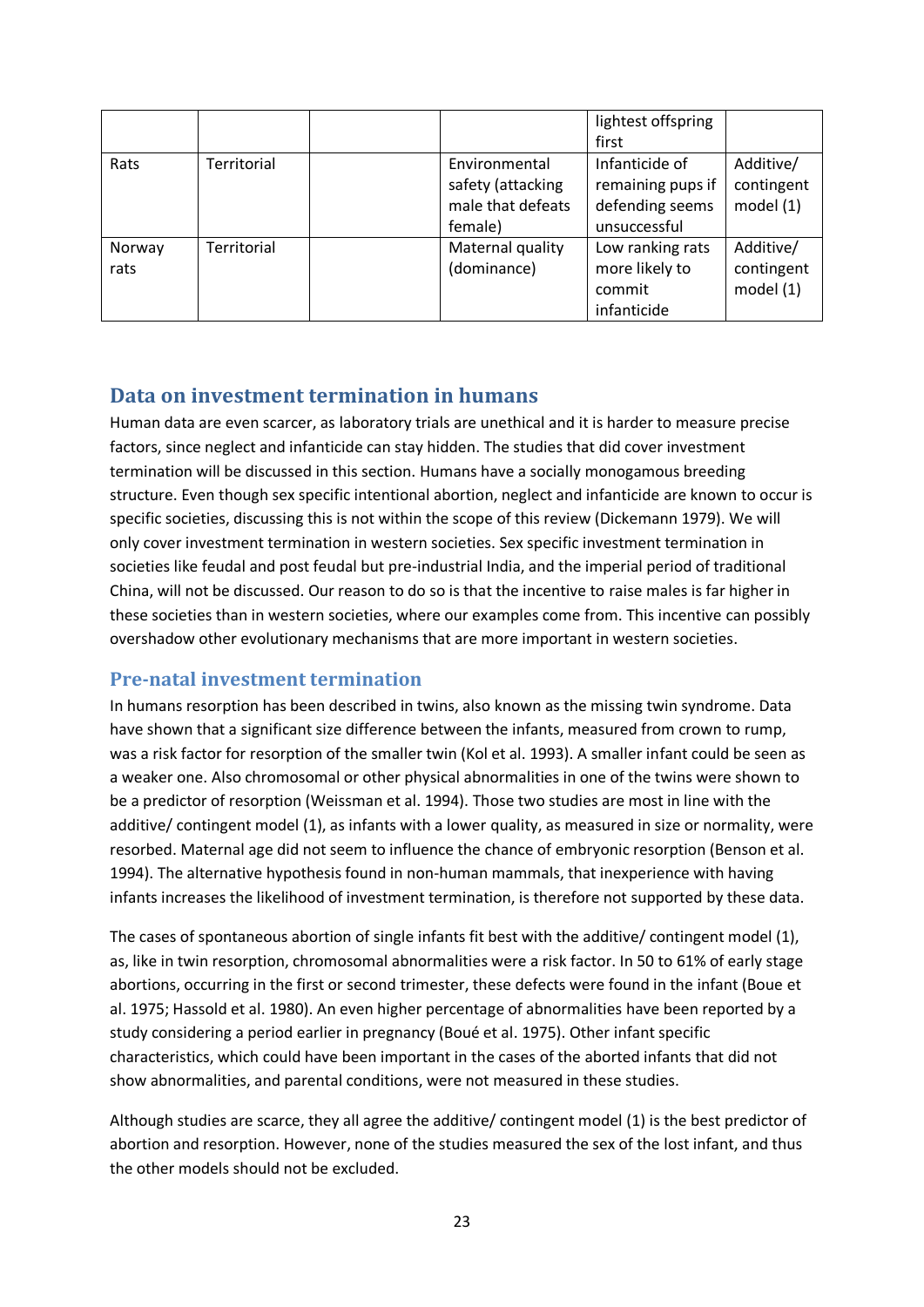## <span id="page-23-0"></span>**Neglect**

In a data study on humans, neglect was most common in single father families, and more common in single mother families than in complete ones (Malkin & Lamb 1994). A single parent often has fewer resources than two parent families, and fathers have a lower parenthood confidence than mothers. Therefore the additive/ contingent model (1) explains the results of this study best. However infant characteristics were not measured.

Another study, which measured maltreatment, abuse and neglect taken together, of human infants, also found the additive/ contingent model (1) to be most in line with the data (Daly & Wilson 1981). Maltreatment was higher in parents with little, or unstable, resources and children with a handicap. However, again not many other factors, like sex, age and weight of the infant, were tested. Therefore other models cannot be excluded.

## <span id="page-23-1"></span>**Infanticide**

Research on infant death was performed in the United States over a period of 8 years, in which 34 million infants were born, examining data on infants that died before they became one year of age (Overpeck et al. 1998). They found young maternal age, single marital status, low education level and early birth of the infant to be predictive factors of infanticide. In other words, a mother short on resources, having a weaker than average infant, was more likely to commit infanticide. Also young infants were at a higher risk of infanticide, 50% of infants that were killed before becoming one year of age, died before they became 2 months of age. Therefore the additive/ contingent model (1) is the best predictor for these cases of infanticide. A drawback of this study is that only in 10% of the cases the relation, i.e. whether it was a natural parent, of the perpetrator to the infant was known. However previous studies have shown that during the first two weeks of life the mother is most likely to be the perpetrator (Jason 1983; Kunz & Bahr 1996). And in the remainder of the first year the father is the most likely committer of infanticide (Kunz & Bahr 1996; Dep. of Health 1997). Young maternal age also predicted infanticide. If young mothers are assumed to be maternal inexperienced this supports the need of experience hypothesis found in non-human mammals.

A data analysis performed in the United States, in which 3500 cases of parental infanticide occurred within 9 years, found an equal chance of male and female infants to be the victim during the first week of life. From the first week until fifteen years of age 55% of the victims were males (Kunz & Bahr 1996). Again risk of infanticide was higher for younger children. After the first week of life there is an increased risk of infanticide for boys, which points to the male quality model (2.1a).

Both studies in this section were not ideal to base conclusions on, since the one that is in line with the additive/ contingent model (1) did not test if the perpetrator was a natural parent. The other study, that found the male quality model (2.1a) to be the best predictor of parental infanticide, did not find an effect for the younger infants.

## <span id="page-23-2"></span>**Summary**

There is too little data to base solid conclusions on. Most studies are in line with the additive/ contingent model (1), but they measure to few factors to compare them to the other models. In one study the alternative need of maternal experience hypothesis best predicted the results, however another rejected it.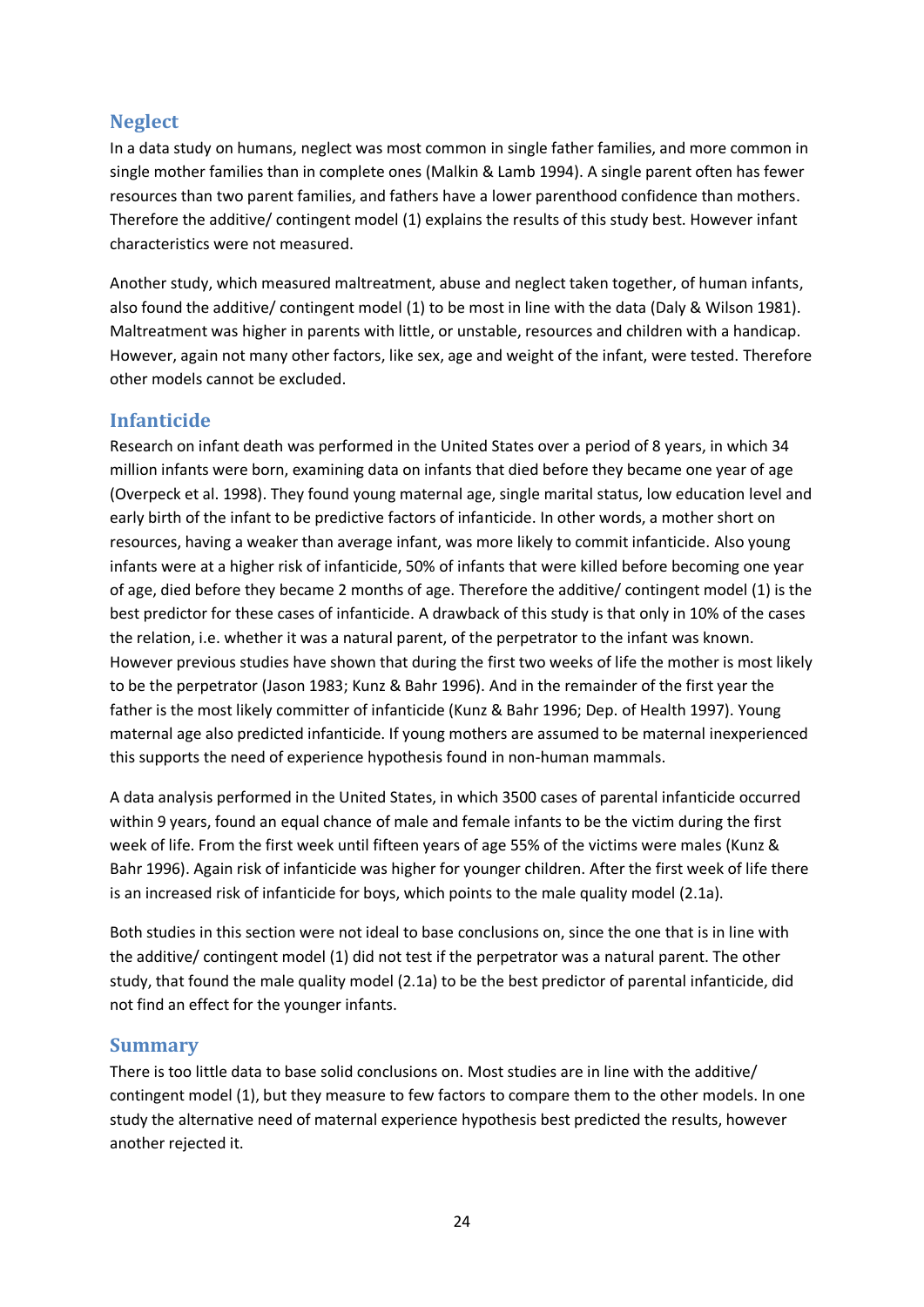# <span id="page-24-0"></span>**Conclusion and discussion**

Studies measuring factors predicting investment termination are scarce, furthermore quite a few cover only 'r'-selected species. As 'r'-selected species have a reproductive strategy based on a large number of offspring and minimal investment per offspring, investment termination strategy is probably less important. None of the studies measured all factors necessary to discern the parental investment models; a majority only measured a few. No difference was observed between species of different breeding styles, but this could also have been caused by the limited amount of studies.

In most of the studies we reviewed, the additive/ contingent model was the best predictor of the parental investment termination patterns observed. It is possible that the additive/ contingent model best predicts the cases of investment termination in these species. An alternative explanation is that it is the broadest of the models, and therefore most incomplete studies could fit to it.

The majority of primate studies on neglect were an exception, as an alternative hypothesis prevailed. The data collected in these studies indicated a need of the mother being multiparous, and thus being experienced with having infants, before she was unlikely to neglect an infant. This could have an adaptive or a maladaptive cause. The adaptive explanation is consistent with the idea that it is inefficient to invest in offspring that is unlikely to reach reproductive age. It could be that the first infant is by definition unhealthy. For example when it is necessary for the birth channel to stretch by giving birth once, before an infant can pass without damaging. However it could also be a maladaptive by-product. For example of the flexibility obtained by learning skills later in life, which could make inexperienced mothers less likely to handle their infants right than experienced mothers.

We did not find enough studies that examined sufficient factors to test the data to the evolutionary models extensively. Therefore it is impossible to conclude if investment termination is evolutionary adaptive or maladaptive. Furthermore there is not enough data to sufficiently compare the human to the animal data. The additive/ contingent model seems to explain the few human studies best, however this conclusion is based on a few incomplete studies. A study by Resnick (1970) is in line with evolutionary maladaptiveness of investment termination trough infanticide in humans. In this study on human perpetrators of infanticide 42% of females and 13% of males try to commit suicide after committing infanticide. As termination of investment in a specific offspring cannot provide an advantage if the freed resources are not reused, which happens if the parent commits suicide. However the same study indicates that these high suicide rates were not applicable for the majority of neonaticides, which is the killing of an infant within its first 24 hours of its life. Investment termination is a difficult topic due to its complexity.

One of the difficulties is determining whether behaviour is adaptive based on actions of individuals. This is difficult because a theoretically adaptive strategy can lead to wrong decisions due to the stochasticity of the environment. Pathological behaviour is evolutionary selected against, as it decreases the fitness of an individual. It is difficult to discriminate between mistakes in judgements of the environment and real pathological behaviour. For example behaviour of an animal in captivity that kills its offspring may be pathological, but it could also be the result of an adaptive strategy to delay reproduction in case of stress and wait for a better environment.

An at least as important difficulty is that investment termination is hard to monitor both in human and non-human mammals.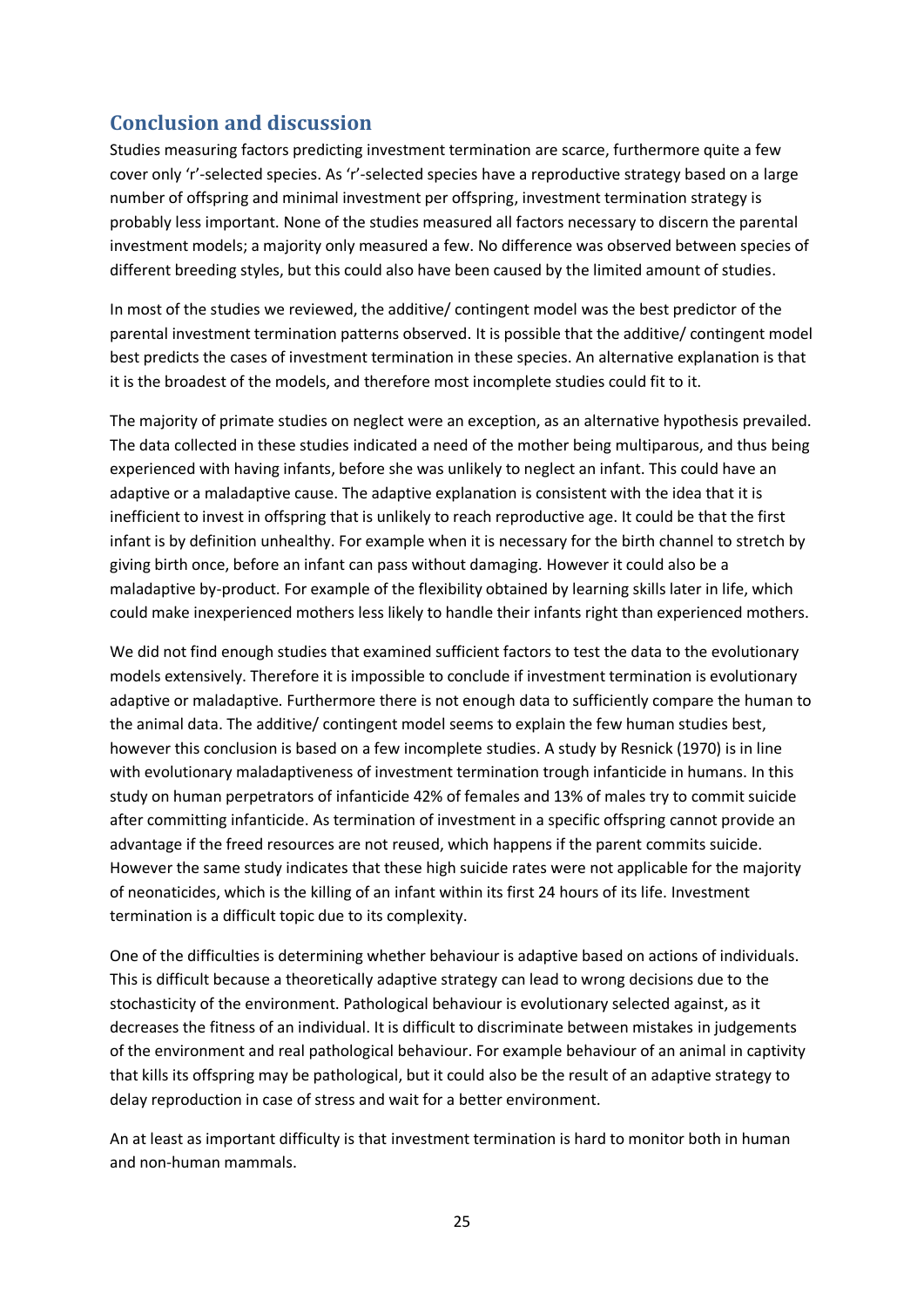In non-human mammals, especially wild ones, abortion and resorption are hard to measure, as frequent scans are often not performed. But also infanticide and infant neglect can stay hidden in wild populations. For example carnivores, which are often nocturnal and wary of people, keep newborns hidden for first few weeks, and therefore death can often only be inferred (Packer & Pusey 1984). In captive studies neglect is sometimes inferred from records instead of specific observational research. It is questionable if this type of data is precise enough. For example in a study 4 of the 7 sooty mangabey mothers that neglected also abused, but the victims were different infants (Maestripieri et al. 1997a). In another 5 of 11 pigtail macaque mothers both neglected and abused, also with different infants ( Maestripieri et al. 1997b). It is questionable if in these studies neglect was not missed in cases of abuse and the other way around, as the criteria of both neglect and abuse was that it was observed "prior to death or removal".

In humans abortion or embryo resorption will be easier to measure as pregnancies are often monitored. However specific factors, like infant sex, will still be hard to measure in early losses that occur before the first echo. Studying neglect and infanticide has the obvious difficulty of cases that stay hidden. However there is an additional problem with studies of neglect in humans. In humans neglect and abuse often seem to co-occur (Mash & Wolfe 1991; McGee & Wolfe 1991; Pianta, Egeland & Erickson 1989; Zuravin 1988, Kaufman & Cicchetti 1989; McGee et al 1995). The cooccurrence could be a reflection of reality, but it could also be caused by weak definitions and therefore subjective division into categories. Studies often add together occurrences of multiple forms of maltreatment (different forms of neglect and abuse). Because the same data reflects multiple forms of maltreatment meta-analysis on just one of the types, in our case neglect, is impossible (Belsky 1993). Studies that looked at abuse and neglect separately show reason to believe these phenomena are guarded by different rules, for example abuse being repeated for most infants and neglect occurring only with selective infants (Crittenden 1981; Crittenden & Ainsworth 1989). Another indication that abuse is a separate phenomenon from neglect and infanticide is that only a minority of abuse cases are fatal, most inflict injuries on their children while continuing parental investment in them, opposite to neglect and infanticide where investment is terminated. Consistent with this, data indicates neglect and abuse rarely occur together in primates and are associated with different individual and behavioural profiles.

There seems to be a difference between patterns of investment termination trough neglect in human and non-human primates. In primates abuse is more prevalent than neglect, contrary to humans (Maestripiri & Caroll 1998). But this can partially be due to unnatural environments in which the studied captive primates live. Also neglect occurs more often in non-human primates. However the definition of neglect is narrower for primates as only complete abandonment counts, whereas in humans a very broad definition is used. Therefore there is not necessarily a real difference in investment termination patterns between human and non-human primates.

In order to test whether occurrence of investment termination can be evolutionary adaptive and which decisions termination is based on, new research is needed. This research needs to consider more factors of the infant, the caretaker and the interaction between the two. A suitable paradigm of studying infanticide could be the use of artificially enlarged litters in rodents, as was done in the studies of Day and Galef (1977) and of Gandelman and Simon (1978).However, rodents and humans have very different breeding structures. It is unclear if breeding structure has an influence on investment termination decisions. However many rodents are 'r'-selected and possibly investment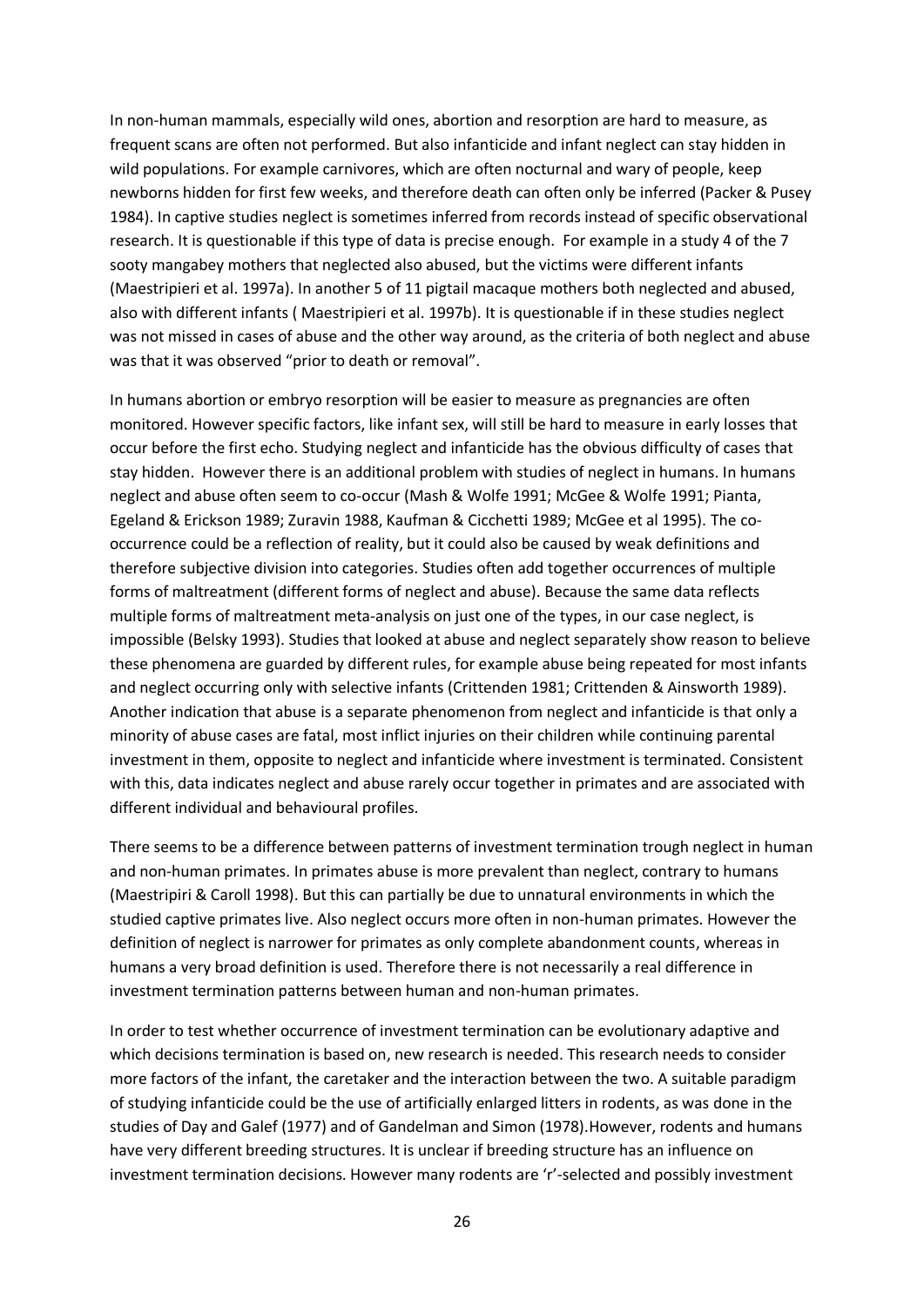termination decisions are less important than in 'K'-selected humans. A closer resembling breeding structure and reproductive strategy can be found in certain primates. An example would be cottontop tamarins and marmosets, who are, like humans, socially monogamous cooperative breeders with small litters. In order to investigate parental investment termination in primates it would be beneficial to set up a meta-study to conduct the research during multiple small researches with different research aims. By doing this, observational data can specifically gathered, and thus data on all factors predicting investment termination, according to the different models, could be collected. A meta-study would solve the problem of the rarity of investment termination by collecting other data in the meantime. As maternal infanticide and infant neglect occurs for only a small percentage of the infants, and most primates have low birth rates already, existing demographic data were used for analysis. However, considering multiple groups could lead to faster data collection. This could have an added advantage that for example the effect of the factor rank could be measured easier, as more relatively high and low ranking individuals will be part of the sample. In humans it would be interesting to study infanticide and infant neglect as separate events within 24 hours postpartum, considering the maternal and infant factors from the investment theory models.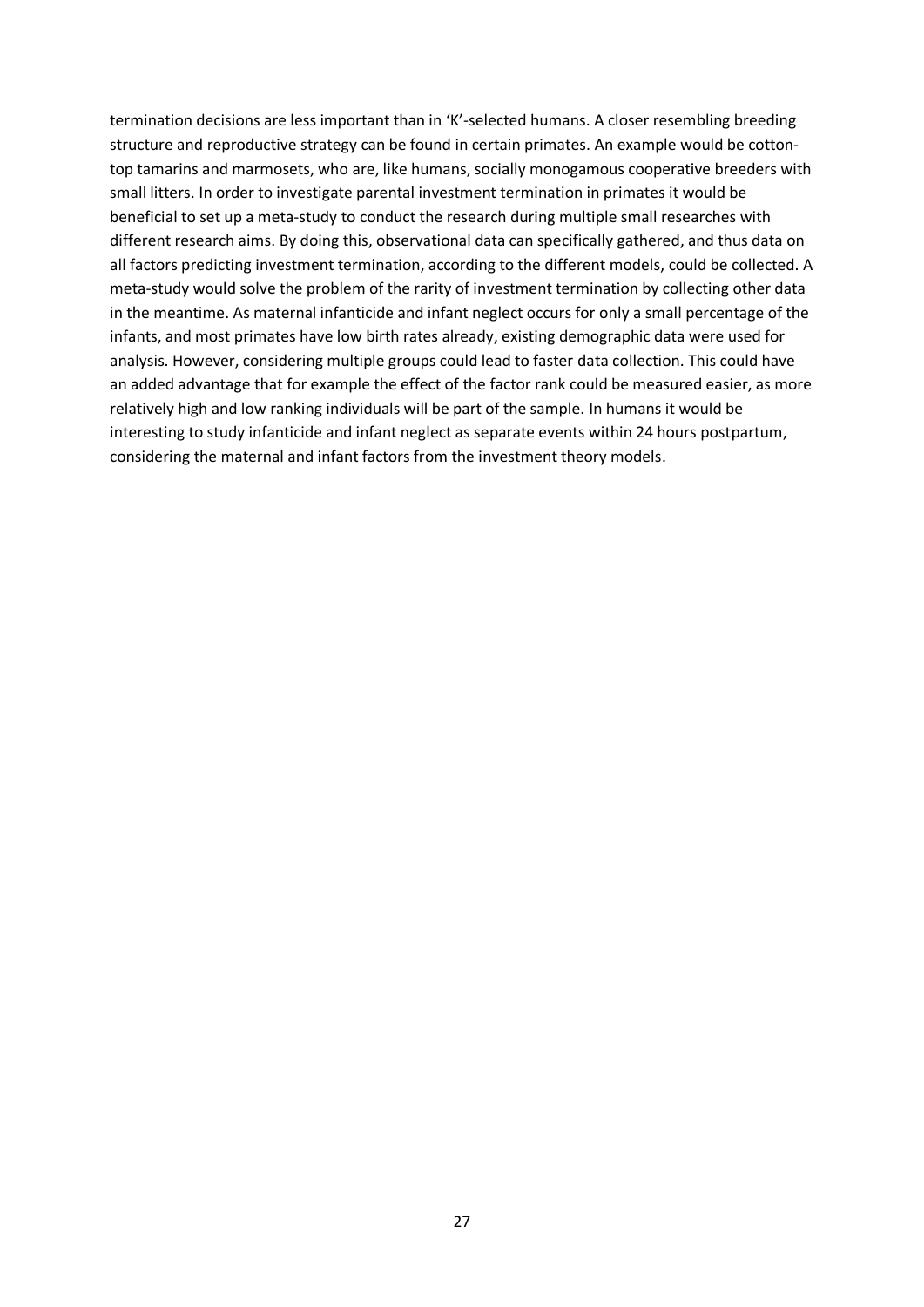## <span id="page-27-0"></span>**Literature**

- Alexander R. D. 1974: The evolution of social behaviour. Ann. Rev. Ecol. Syst. 5: 325-383
- $-$  Alliston C.W., Ulberg, L.C 1961: Early pregnancy loss in sheep at ambient temperatures of 70 $^{\circ}$ and 90"F as determined by embryo transfer. J. Anim. Sci. 20: 608-613
- Anderson, K. G. (2006). How well does paternity confidence match actual paternity? Evidence from worldwide nonpaternity rates. Current Anthropology, 47: 435-461.
- Agoramoorthy G., Mohnot S. M., Sommer V., Srivastava A. 1988: Abortions in free ranging Hanuman langurs(Presbytis entellus) a male induced strategy? Human evolution 3: 297-308
- Arkes H. R., Ayton P. 1999: The Sunk Cost and Concorde Effects: Are humans less rational than lower animals? Psychological Bulletin 125: 591-600
- Bardi M., Petto A., Lee-Parritz D. 2001: Parental failure in captive cotton-top tamarins (Sauinus oedipus). Am. J. Primatol. 54: 150-169
- Baxter S.J.,Ward,W.R. 1997: Incidence of fetal loss in dairy cattle after pregnancy diagnosis using an ultrasound scanner. Vet. Rec. 140: 287–288
- Belsky J. 1993: Etiology of Child Maltreatment: A Developmental–Ecological Analysis. Psychological Bulletin 114: 413-434
- Benson C.B. Doubilet P.M. and David V. 1994: Prognosis of first-trimester twin pregnancies: Polychromotous logistic regression analysis. Radiology 192: 765–768
- Bogaert A.F., Rushton J.P. 1989: Sexuality, delinquency and r/K reproductive strategies: Data from a Canadian university sample. Personality and Individual Differences 10: 1071–1077
- Boice R. 1972: Some behavioral effects of domestication in Norway rats, Behaviour 42: 198- 231
- Boue J. Boue A., Lazar P. 1975: Retrospective and prospective epidemiological studies of 1500 karyotyped spontaneous human abortions. Teratology 12: 11-26
- Bugental D. B., Beaulieu D. A. 2003: A bio-social cognitive approach to understanding and promoting the outcomes of children with medical and physical disorders. In: Advances in child development and behavior Vol. 31, Academic Press, New York
- Bulmer M.G.1986: Sex ratio theory in geographically structured populations. Heredity 56: 69-73
- Bruce H. M. 1959: An exteroceptive block to pregnancy in the mouse. Nature 184, 105
- Calhoun J. B. 1962: Population density and social pathology. Sci. Am., 206: 139-148
- Clark A.B. 1978: Sex ratio and local resource competition in a prosimian primate. Science 201: 163-165
- Clutton-Brock T. H. 1991: The evolution of parental care. Princeton University press, Princeton
- Cockbum A. 1990. Sex ratio variation in marsupials. Aust. J. Zool. 37: 467-79
- Cognie V., Hernandez-Barreto M. & Saumande J.1975: Low fertility in nursing ewes during the nonbreeding season. Annls Biol. anim. Biochim. Biophys. 15: 329-343
- Coleman R. M., Gross M. R. 1991: Parental investment theory: The role of past investment. Trends in Ecology & Evolution 6: 404-406
- Crittenden P. M. 1981: Abusing, neglecting, problematic and adequate dyads: Differentiating by patterns of interaction. Merrill-Palmer quarterly 27: 201-208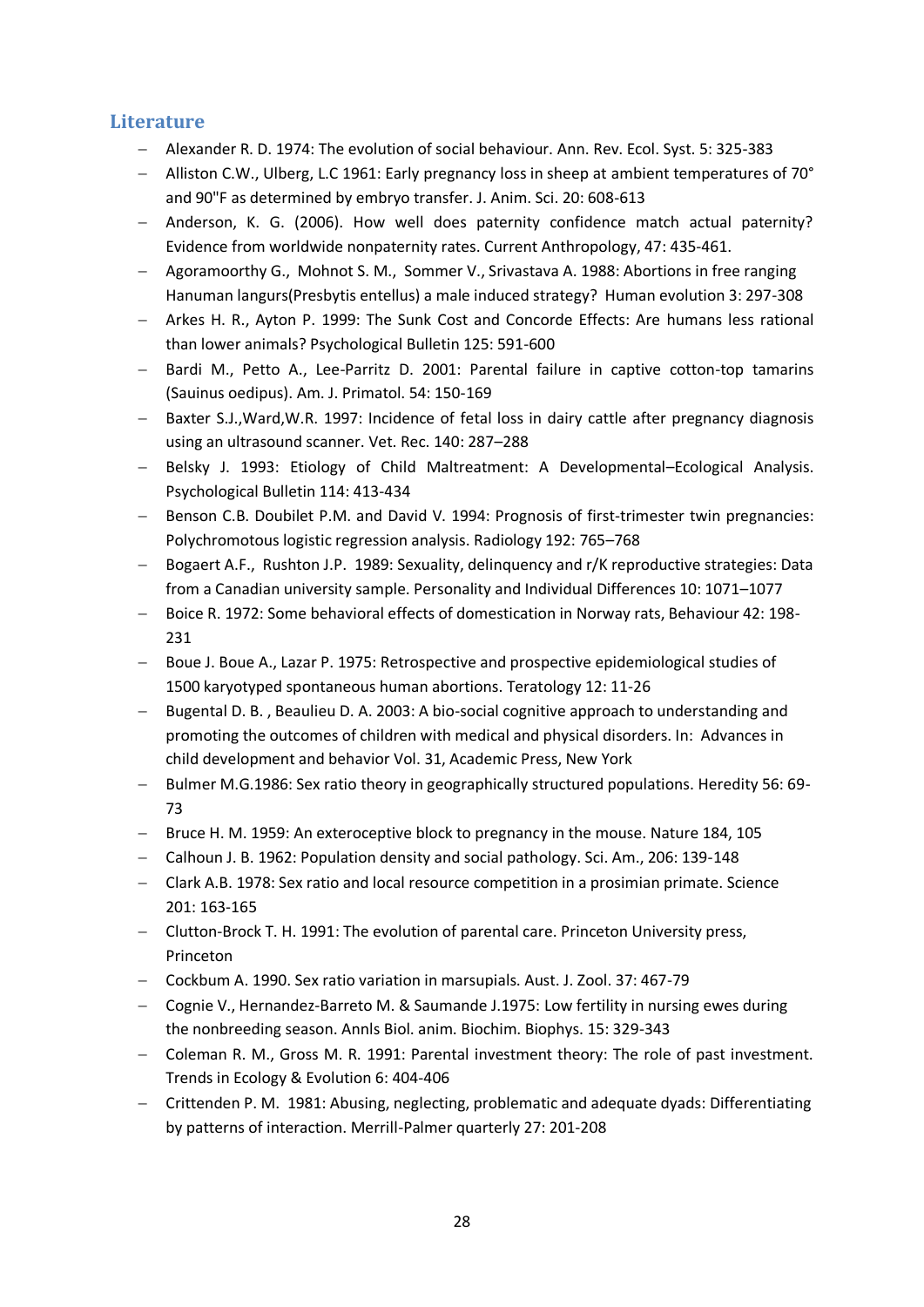- Crittenden P. M., Ainsworth M. 1989: Child maltreatment and attachment theory. In Child maltreatment: Theory and research on the causes and consequences of child abuse and neglect, Cambridge university press, New York
- Day C. S. D., Galef B.G. 1977: Pup cannibalism: one aspect of maternal behavior in golden hamsters. Journal of Comparative and Physiological Psychology 91: 1179-1189
- Daly M., Wilson M. I. 1981: Abuse and neglect of children in evolutionary perspective. In Natural selection and behavior. Chiron Press, New York
- Dazey J., Erwin J. 1976: Infant mortality in Macaca nemestrina: Neonatal and postnatal mortality at the Regional Primate Research Center Field Station at the University of Washington, 1967-1974. Theriogenology 5: 267-279
- Department of Health and Human Services, National Center on Child Abuse and Neglect 1997: Child maltreatment 1995: reports from the states to the National Child Abuse and Neglect Data System. Government Printing Office, Washington D.C.
- Dickemann M (1979) Female infanticide, reproductive strategies, and social stratification: a preliminary model, Evolutionary Biology and Human Social Behavior: an anthropoligcal perspective. Duxbury Press, 321-367
- England G.C.W. 2000: Treatment options for unwanted mating in the bitch. Veterinary-Times 30: 14-15
- Fairbanks L. A., McGuire M. T. 1995: Maternal condition and the quality of maternal care in vervet monkeys. Behaviour 132: 733-754
- Gandelman R, Simon N.G. 1978: Spontaneous pup-killing by mice in response to large litters. Developmental Psychobiology 11: 235-241
- Gosling L. M. 1986: Selective abortion of entire litters in the coypu: adaptive control of offspring production in relation to quality and sex. American Naturalist 127:772-795
- Gowaty P.A. 1993. Differential dispersal, local resource competition and sex ratio variation in birds. Am. Nat. 141: 263-280
- Gowaty P.A. and Lennartz M.R. 1985: Sex ratio of nestling and fledgling red-cockaded woodpeckers (Picoides borealis) favour males. Am. Nat. 126: 347-353
- Guichón M.L., Borgnia M., Righi C.F., Cassini G.H., Cassini M.H. 2003: Social behavior and group formation in the coypu (Myocastor Coypus) in the Argentinean Pampas. Journal of Mammaloogy 84: 254-262
- Hassold T., Chen N.J., Funkhouser J., Jooss. T., Manuel B., Matsura J., Matsuyarma, Wilson C, Yamane, J.A., Jacobs P.A. 1980: A cytogenetic study of 1000 spontaneous abortions. Annls Hum. Genet. 44: 151-178
- Hiraiwa-Hasegawa M. 1993. Skewed birth sex ratios in primates: should high-ranking mothers have daughters or sons? Trends Ecol. Evol. 8: 395-400
- Hird D. W., Henrickson R. V., Hendrickx A. G. 1975: Infant mortality in Macaca mulatta: Neonatal and postnatal mortality at the California Primate Research Center, 1968-1972. Journal of Medical Primatology 4: 4-22
- Hrdy, S. B. 1979: Infanticide among animals: A review, classification, and examination of the implications for the reproductive strategies of females. Ethol. Sociobiol. 1: 13–40
- Hrdy, S. B. 1999: Mother Nature; A history of mothers, infants, and natural selection. Pantheon books, New York
- Jason J. 1983: Fatal child abuse in Georgia: the epidemiology of severe physical child abuse. Child Abuse Negl 7: 1-9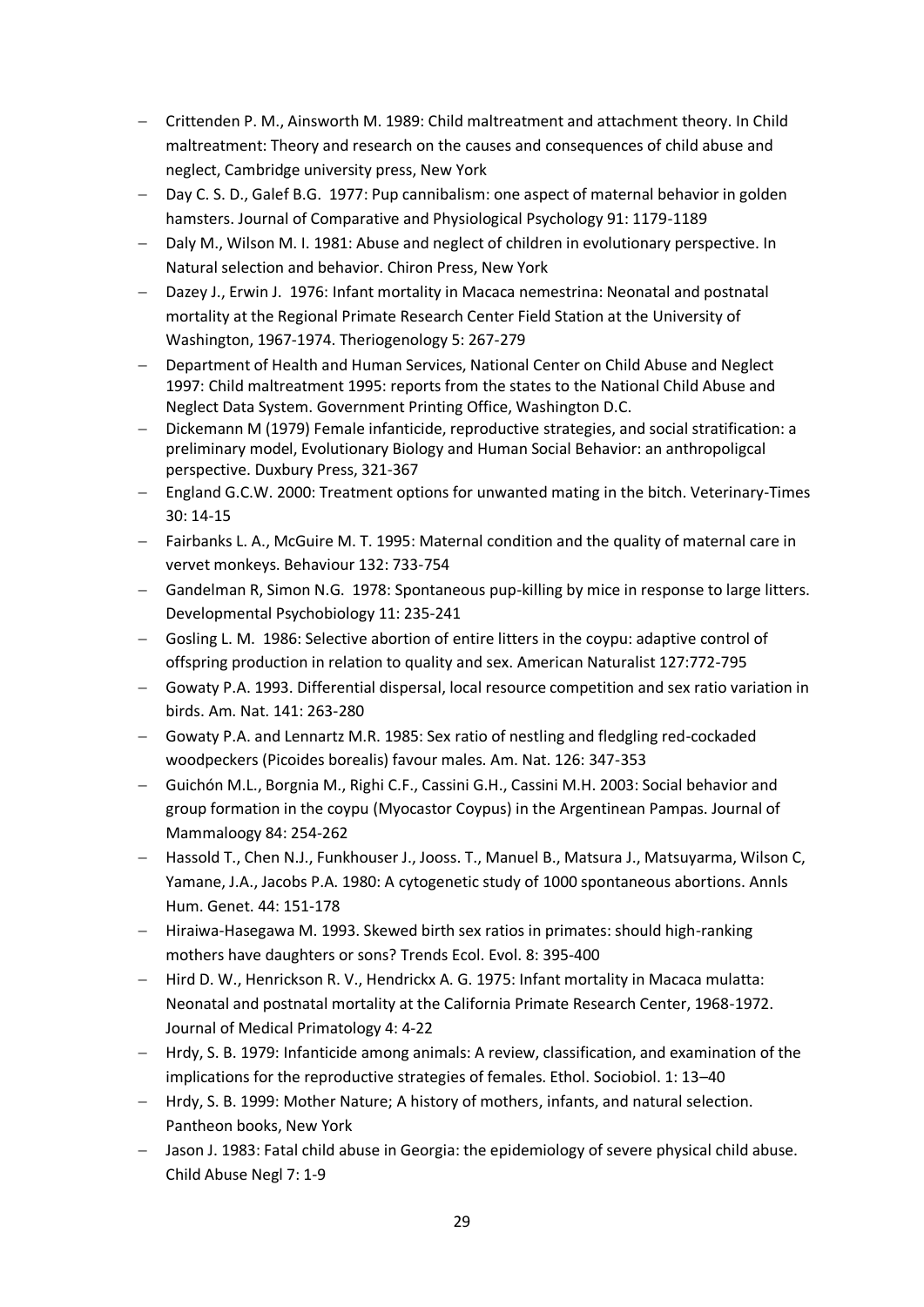- Kaufman J., Cicchetti D. 1989: Effects of maltreatment on school-age children's socioemotional development: Assessments in a day-camp setting. Developmental Psychology 25: 516-524
- Kol S., Levron J., Lewit N. et al. 1993: The natural history of multiple pregnancies after assisted reproduction: is spontaneous fetal demise a clinically significant phenomenon? Fertil. Steril. 60: 127–130
- Köning B. 1989: Kin recognition and maternal care under restricted feeding in house mice. Ethology 82: 328-343
- Kunz J, Bahr S. 1996: A profile of parental homicide against children. J Fam Violence 11: 347- 362
- Landy, H.J., Weiner, S., Corson, S.L. et al. (1986): The "vanishing twin": Ultrasonographic assessment of fetal disappearance in the first trimester. Am. J. Obstet. Gynecol., 155, 14–19.
- Lessels C.M. and Avery M.L. 1987: Sex ratio in species with helpers at the nest: some modifications of the repayment model. Am. Nat. 129: 610-620
- Lopez-Gatius F., Santolaria P., Yaniz J., Rutllant J., Lopez-Bejar M. 2002: Factors affecting pregnancy loss from gestation day 38 to 90 in lactating dairy cows from a single herd. Theriogenology 57: 1251–1261
- Mac Arthur, R. H., Wilson E.O. 1967: The theory of island biogeography. Princeton University Press, Princeton
- Maestripieri D. 1991: Litter gender composition, food availability, and maternal defence of the young in house mice (Mus domesticus). Behaviour 116: 139-151
- Maestripiri D. 1992: Functional aspects of maternal aggression in mammals. Canadian Journal of Zoology 70 1069-1077
- Maestripieri D., Alleva E. 1991: Litter defence and parental investment allocation in house mice. Behavioural Processes 23: 223-230
- Maestripiri D., Caroll K. A. 1998: usefulness of animal data. Psychological bulletin 123: 211- 223
- Maestripieri D., Wallen K., Caroll K. A. 1997a: Genealogical and demographic influences on infant abuse and neglect in group living sooty mangabeys (Cercocebus atys). Developmental psychobiology 31: 175-180
- Maestripieri D., Wallen K., Caroll K. A. 1997b: Infant abuse runs in families of group-living pigtail macaques. Child abuse and neglect 21: 465-471
- Malkin C. M., Lamb M. E. 1994: Child maltreatment: A test of sociobiological theory. Journal of comparative family studies 25: 121-133
- Mash E. J., Wolfe D. A. 1991: Methodological issues in research on physical child abuse. Criminl Justice and Behavior, 18, 8-29
- McGee R., Wolfe D. A. 1991: Psychological maltreatment: Towards an operational definition. Development and Psychopathology, 3, 1-27
- McGee R., Wolfe D. A., Yuen S., Wilson S., Carnochan J. 1995: The measurement of maltreatment: A comparison of approaches, Child Abuse & Neglect 19: 233-249.
- McClure P. A. 1981: Sex-biased litter reduction in food-restricted wood rats (Neotoma floridana). Science 211: 1058-1060.
- Overpeck M. D., Brenner R. A., Trumble A. C., Trifiletti L. B., Berendes H. W. 1998: Risk factors for infant homicide in the United States. The New England Journal of Medicine 339: 1211–16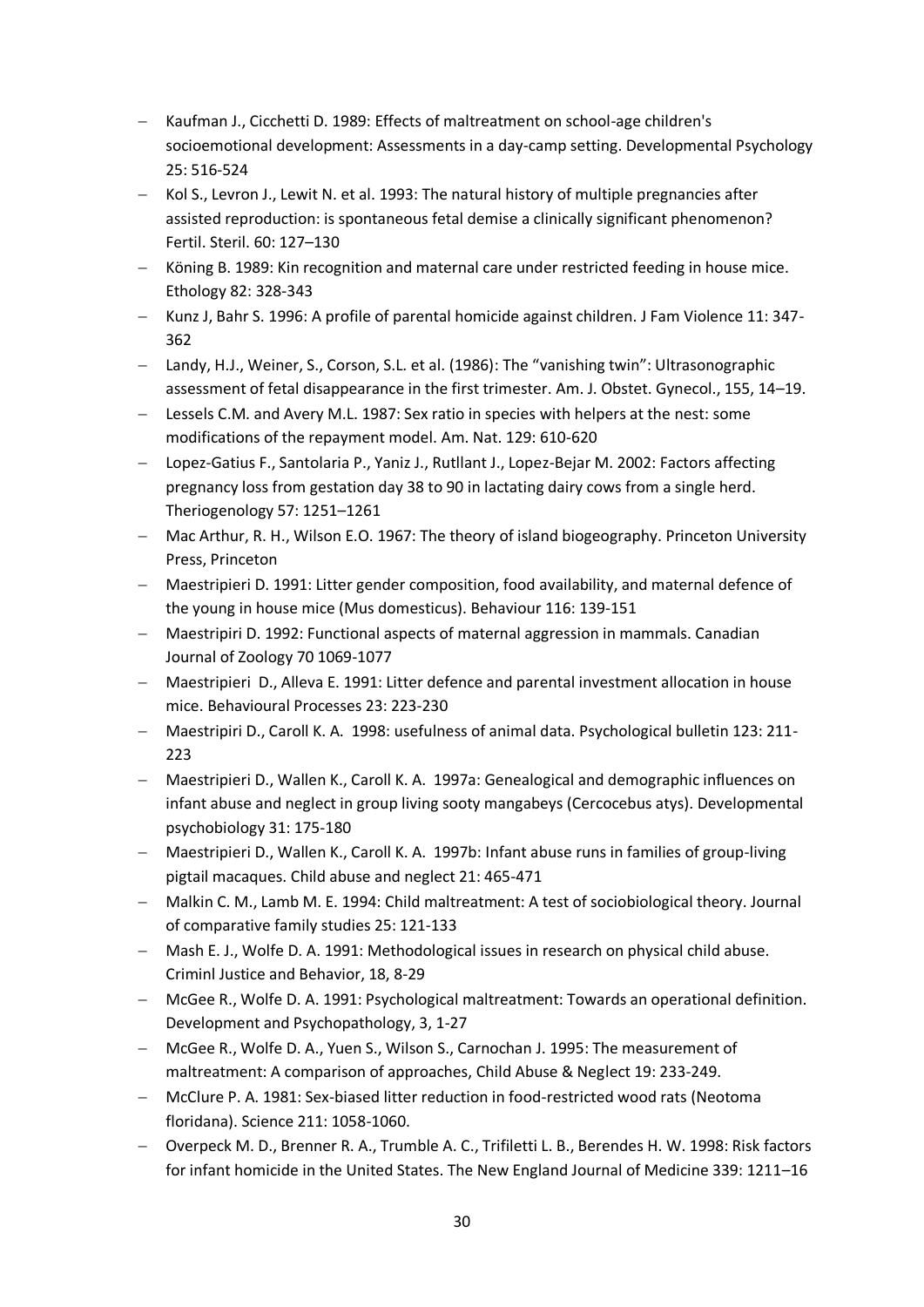- Packer C., A.E. Pusey A.E. 1984: Infanticide in carnivores. In: G. Hausfater and S.B. Hrdy, Infanticide comparative and evolutionary perspectives. Aldine, New York. pp. 31–42.
- Pianka E.R. 1970: On r- and K-selection. American Naturalist 104: 592–596
- Pianta R., Egeland B., Erickson, M.F. 1989. The antecedents of maltreatment: Results of the mother-child interaction research project In: Child maltreatment: Theory and research on the causes and consequences of child abuse and neglect, Cambridge University Press, Cambridge
- Quirke J. F., Hanrahan J. P. 1977: Comparison of the survival in the uteri of adult ewes of cleaved ova from adult ewes and ewe lambs. J. Reprod. Fert. 51: 487-489
- Resnick P.J. 1970: Murder of the newborn: A psychiatric review of neonaticide. American Journal of Psychiatry, 126, 1414–1420.
- Reznick D. N. 1985: Cost of reproduction: an evaluation of the empirical evidence. Oikos 44: 257-267
- Reznick DN. 1992: Measuring the costs of re- production. Trends Ecol. Evol. 7:42-45
- Reznick D. N., Bryant M.J., Bashey F. 2002: r- and K-selection revisited: The role of population regulation in life-history evolution. Ecology 83: 1509–1520
- Richmond M. E., Stehn R. A. 1976: Olfaction and reproductive behavior in microtine rodents. Mammalian Olfaction, Reproductive Processes and Behavior. Academic Press, New York
- Roff DA. 1992: The Evolution of Life Histories. Chapman & Hall, New York
- Rudnai J., Reproductive biology of lions (Panthera leo massaica Neumann) in Nairobi National Park, 1973: African Journal of Ecology 11: 241-253
- Schadler M. H. 1981: Postimplantation abortion in pine voles (Microtus pinetorum) induced by strange males and pheromones of strange males. Biology of Reproduction 25: 295-297
- Schino G., Troisi A. 2005: Neonatal abandonment in Japanese macaques. American Journal of Physical Anthropology 126: 447–452
- Silk J.B. 1984: Local resource competition and the evolution of male-biased sex ratios. J. Theor. Biol. 108: 203-213
- Silke V., Diskin M.G., Kenny D.A., Boland M.P., Dillon P., Mee J.F., Sreenan J.M. 2002: Extent, pattern and factors associated with late embryonic loss in dairy cows. Anim. Reprod. Sci. 71: 1–12
- Stearns S. C. 1992: The Evolution of Life Histories. Oxford University Press, Oxford
- Tait D. E. N. 1980: Abandonment as a reproductive tactic: The example of grizzly bears. American Naturalist 112, 800-808
- Trivers, R. L. 1972: Parental investment and sexual selection. In: B. Campbell, Sexual selection and the decent of man. Aldine, Chicago
- Trivers, R. L. 1974: Parent-offspring conflict. American Zoologist 14: 249-264
- Trivers, R. L. & Willard, D. 1973: Natural selection of parental ability to vary the sex ratio of offspring. Science 179: 90–92
- Wallen K. 1990: Desire and ability, hormones and the regulation of female sexual behavior. Neurosci Biobehav Rev 14: 233-241
- Wasser S. K., Barash D. P. 1983: Reproductive suppression among female mammals: Implications for biomedicine and sexual selection theory. Quarterly review of biology 58: 513-538
- Weissman A., Achiron R., Lipitz S. et al. 1994: The first-trimester growth-discordant twin: An ominous prenatal finding. Obstet. Gynecol. 84: 110–114